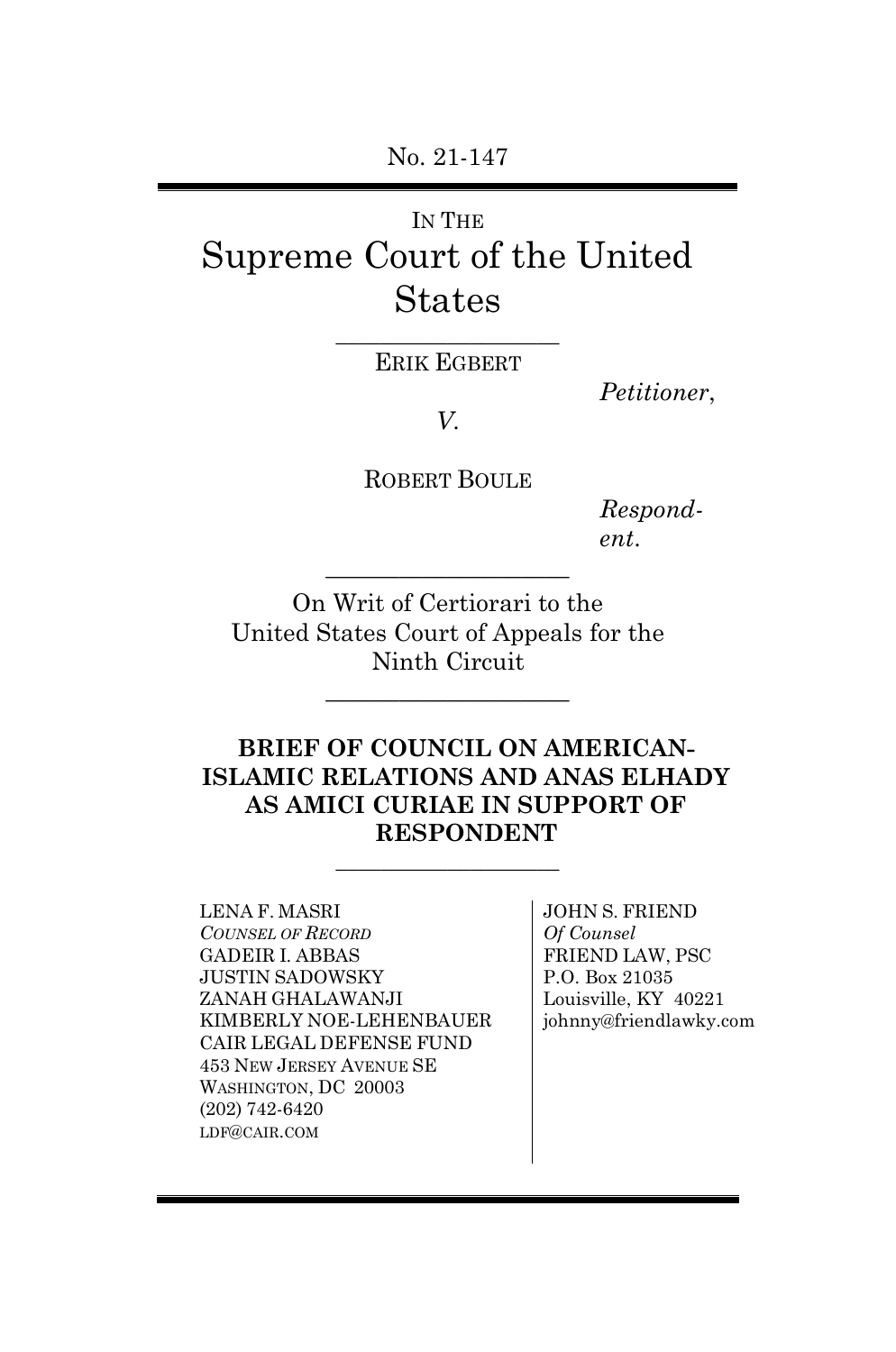# **TABLE OF CONTENTS**

i

|    | TABLE OF AUTHORITIES  ii                                                                                          |
|----|-------------------------------------------------------------------------------------------------------------------|
|    | INTEREST OF THE AMICI CURIAE1                                                                                     |
|    | SUMMARY OF ARGUMENT3                                                                                              |
|    |                                                                                                                   |
| 1. | Most "Immigration Related Functions"<br>Resemble Routine Law Enforcement<br>and Will Not Concern Policy Choices4  |
| Н. | The Special Factors Present in<br><i>Hernandez</i> are Not Always Present in<br>Situations at or Near the Border8 |
|    |                                                                                                                   |
|    |                                                                                                                   |
|    | III. Courts are Misconstruing                                                                                     |
|    |                                                                                                                   |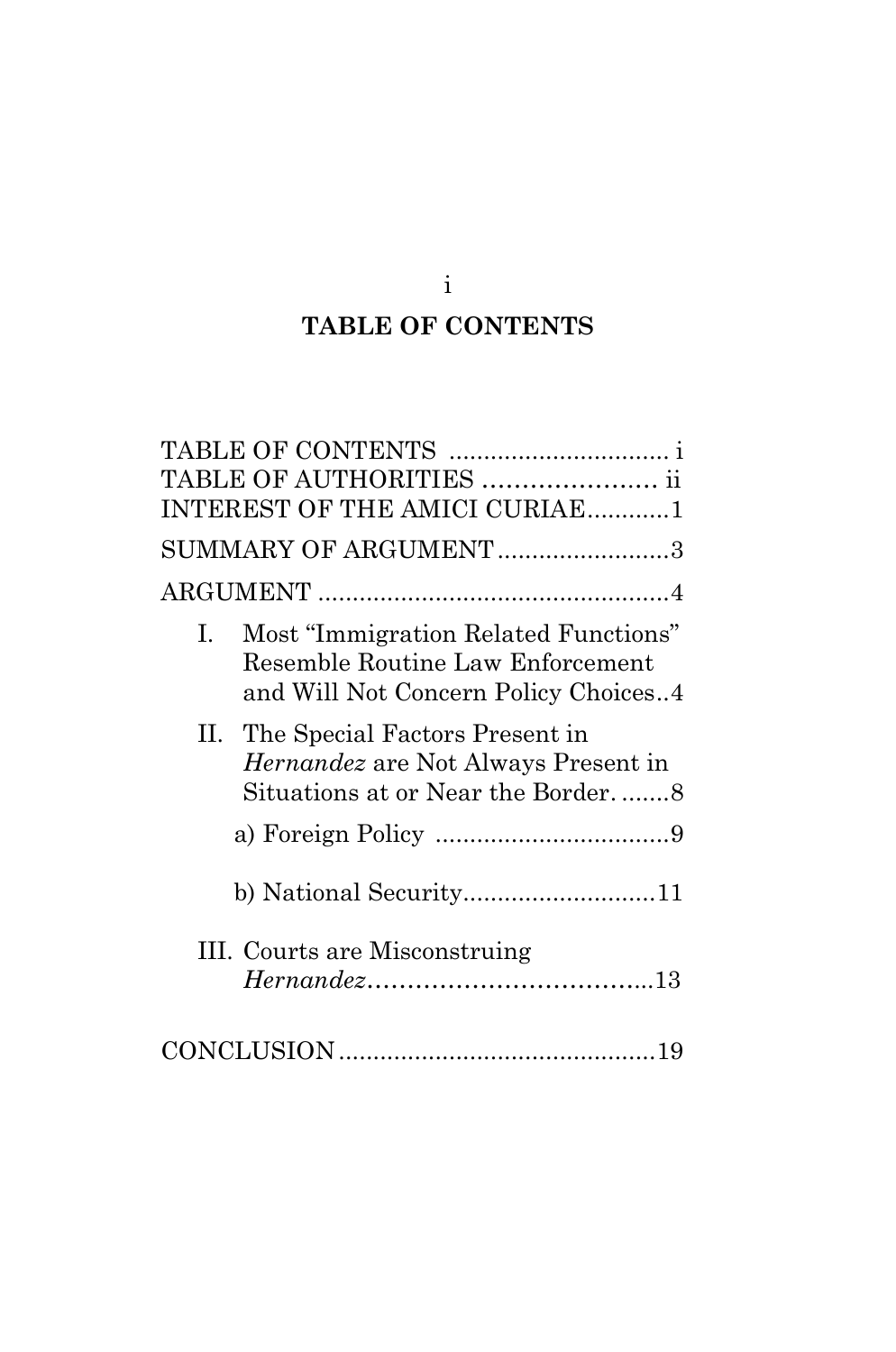# ii

# **TABLE OF AUTHORITIES**

# **CASES**

| Arizona v. United States,                                        |  |
|------------------------------------------------------------------|--|
| <i>Elhady v. Bradley</i> , 438 F. Supp. 3d                       |  |
| Elhady v. Unidentified CBP Agents,<br>2021 U.S. App. LEXIS 34407 |  |
| Hernandez v. Mesa,                                               |  |
| <i>Jacobs v. Alam,</i> 915 F.3d 1028                             |  |
| Maria S. v. Garza, 912 F.3d 778                                  |  |
| Sanchez-Espinoza v. Reagan,                                      |  |
| $Tun-Cos v. Perrotte, 922 F.3d 514$                              |  |
| United States v. Verdugo-Urquidez                                |  |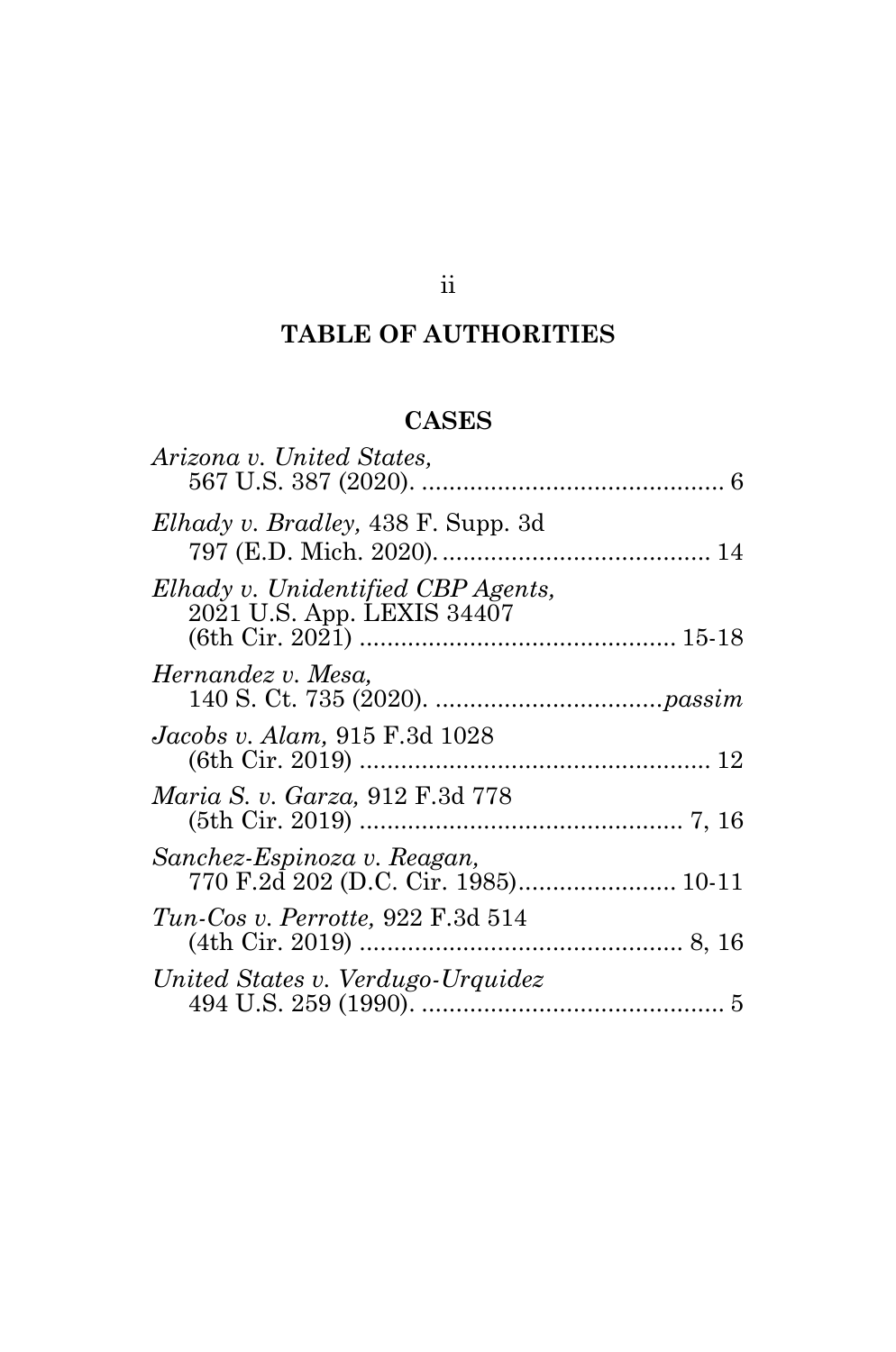## **OTHER AUTHORITIES**

| Abby Budiman, Key Findings about<br>U.S. Immigrants, Pew Research<br>(Aug. 20, 2020)<br>https://www.pewresearch.org/fact-<br>tank/2020/08/20/key-findings-about- |  |
|------------------------------------------------------------------------------------------------------------------------------------------------------------------|--|
| Document 26 John Marshall, Virginia<br>Ratifying Convention 20 June 1788                                                                                         |  |
| Immigration and Customs Enforce-<br>ment, https://www.ice.gov/fea-<br>tures/partnerships-work (last vis-                                                         |  |
| U.S. Customs and Border Protection,<br>On a Typical Day in Fiscal Year<br>2021, CBP,<br>https://www.cbp.gov/news-<br>room/stats/typical-day-fy2021 (last         |  |

### **STATUTES**

### iii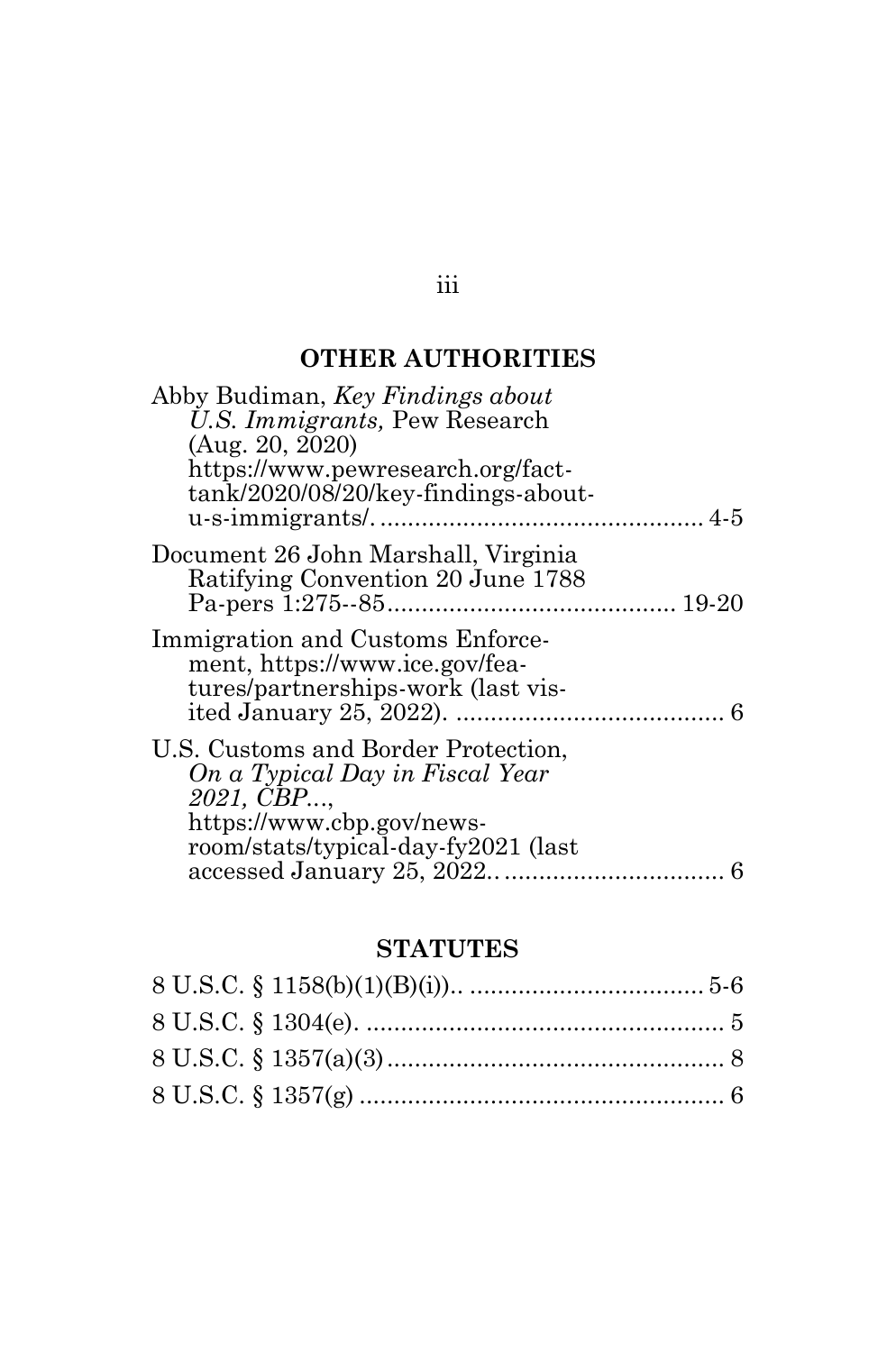#### 1

#### <span id="page-4-0"></span>**INTEREST OF THE AMICI CURIAE**<sup>1</sup>

### **A. The Council on American-Islamic Relations**

Founded in 1994, the Council on American-Islamic Relations has a mission to enhance understanding of Islam, protect civil rights, promote justice, and ensure the constitutional rights of Muslim Americans. Unfortunately, the Government often targets innocent Muslim-Americans for surveillance, enhanced screening, and other measures.

The result is that Muslim-Americans stand a better than average chance of being detained at the border. And while the decision to detain or search an individual may have implicate policy, how agents treat those individuals does not.

These are not theoretical concerns. CAIR is aware of or has litigated a slew of cases involving border patrol agents violating Muslim-Americans' constitutional rights. From placing them in freezing conditions after taking away items of clothing,

<sup>&</sup>lt;sup>1</sup> No counsel for any party authored this brief in whole or in part, and no person or entity other than amici and their counsel funded its preparation or submission. Both parties have consented to the filing of this brief.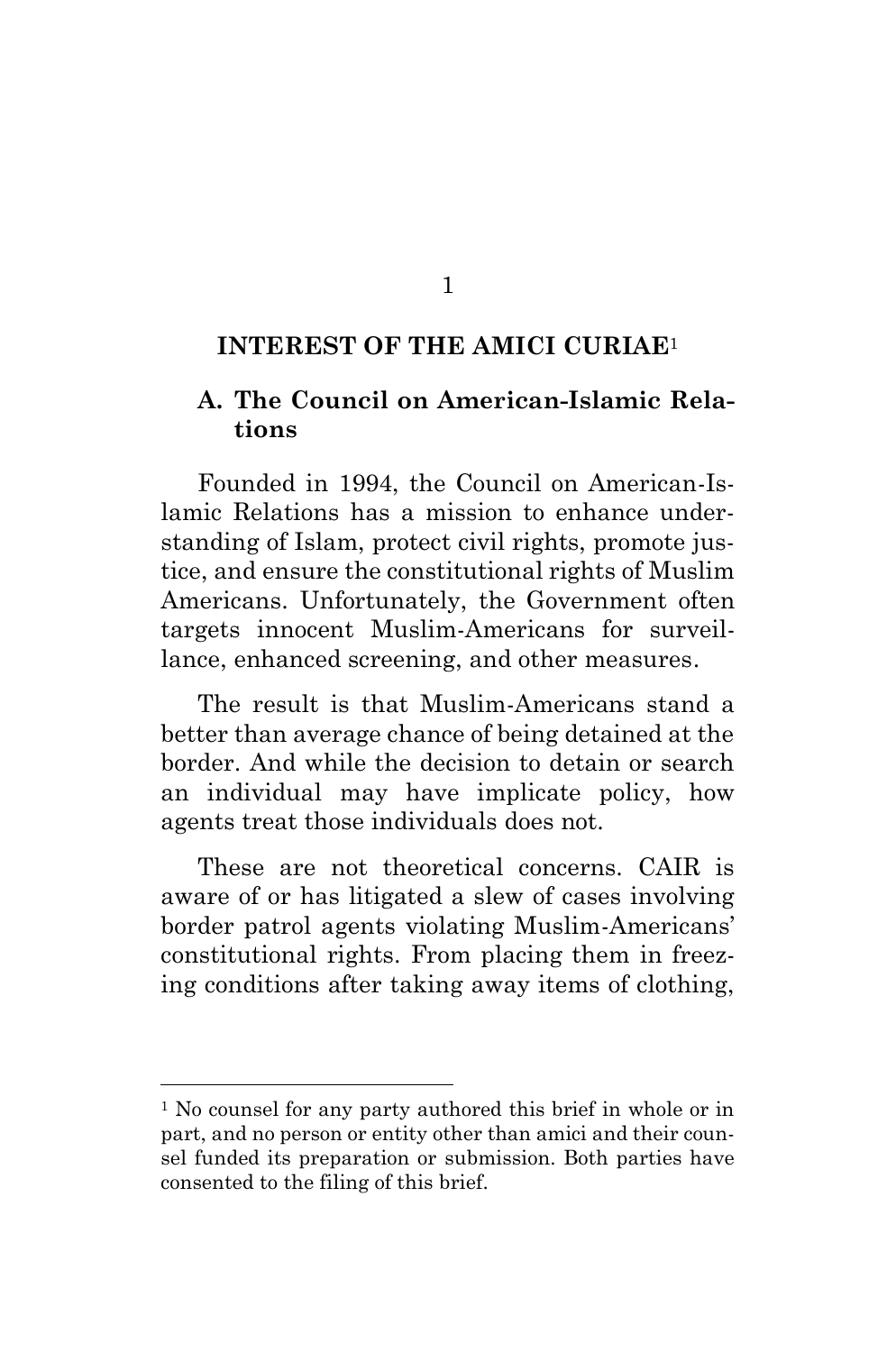to holding them at gunpoint for no discernible reason, CBP agents have a bad record of showing little to no respect for constitutional rights.

### **B. Anas Elhady**

Anas Elhady is a Yemeni-born United States citizen. Elhady was a 22-year-old student at Henry Ford University in the spring of 2015 when he went to Canada for a brief vacation. A border patrol agent detained Elhady when he returned to the United States, and took him to a stateside facility for interrogation. The agent took his jacket and shoes, and placed him into a freezing cold cell and left him there for hours. Elhady continually asked for a blanket and was ignored. His condition deteriorated. Eventually, after asking for medical attention several times, he passed out due to hypothermia. Agents then handcuffed an unconscious Elhady and took him to a nearby hospital for treatment.

The district court ruled that Elhady could pursue a *Bivens* claim, because no special factors counseled otherwise. But, citing *Hernandez*, the Sixth Circuit ruled that this Court has barred all claims from anything involving agents at the border under all circumstances.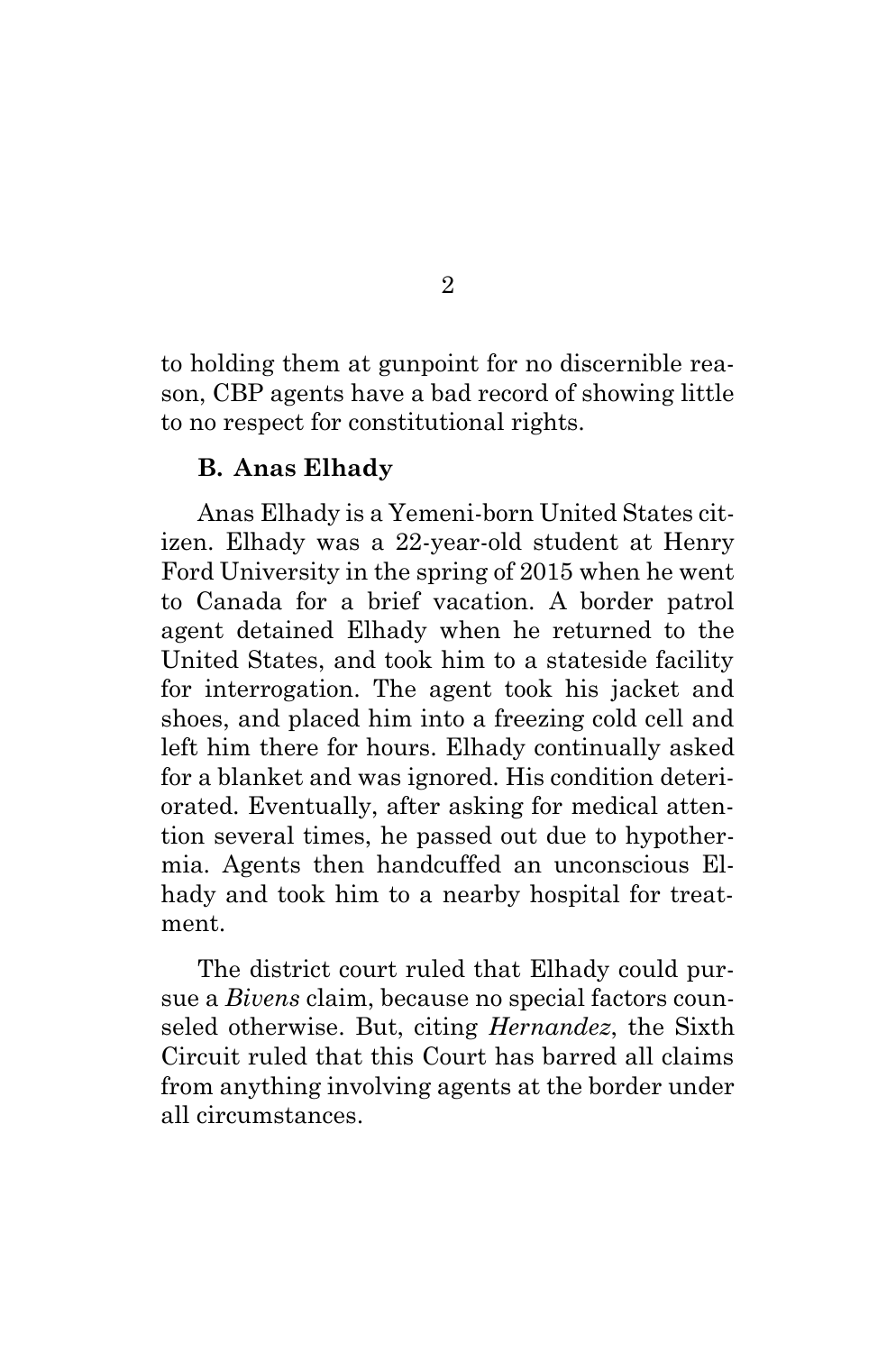#### **SUMMARY OF ARGUMENT**

3

<span id="page-6-0"></span>The Court in *Hernandez* ruled that a cross-border shooting committed by a Customs and Border Protection agent could not give rise to a *Bivens* claim. Foreign policy and national security considerations justified that decision. The United States and Mexico took polar opposite positions on how the situation should be handled. *Hernandez v. Mesa*, 140 S. Ct. 735, 744-745 (2020). (citations omitted). The Court also decided that attempting to regulate the conduct of an agent stationed "right at the border" who had "the responsibility of prevent[ing]" illegal entry implicated national security concerns. Id. at 746. "Foreign policy and national security decisions are 'delicate, complex, and involve large elements of prophecy,'" which counseled hesitation. *Id.* at 749.

But *Hernandez* does not say that *Bivens* will never be available just because a CBP agent is involved. Nor does it say that it will never be available at the border or when a federal agent is performing an "immigration related function." In this case, a CBP agent assaulted a United States citizen, on his own property, when that citizen exercised his constitutional right to ask that government agent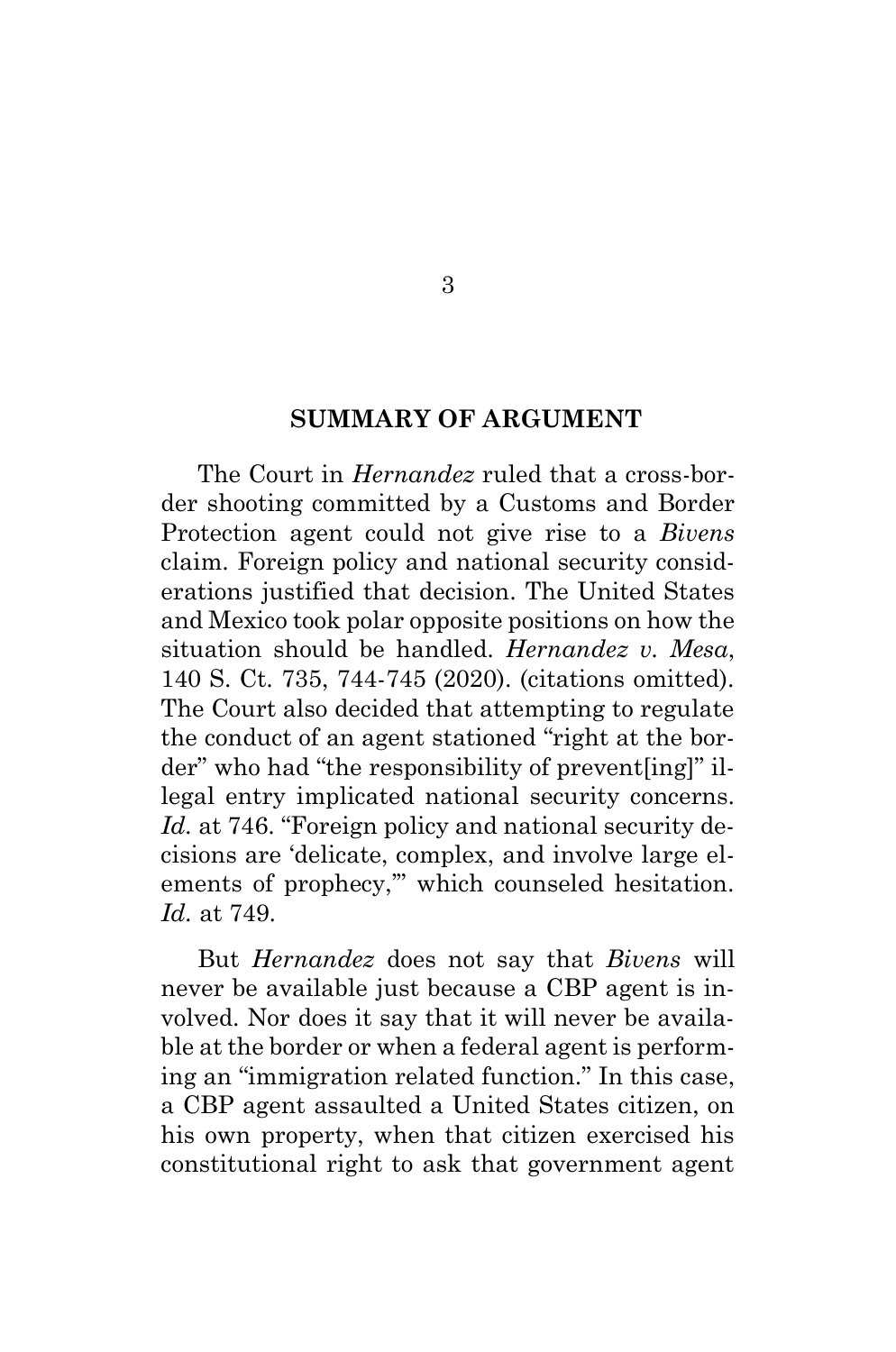to leave. The Ninth Circuit properly ruled that *Hernandez* does not bar a *Bivens* claim in this context.

This Court should take the opportunity to clarify *Hernandez'*s contours. Lower courts are overreading its holding. Elhady's case is perhaps the best example.

Also, courts that have limited *Bivens* in immigration related matters have always done so because of the particularities of immigration policy, congressionally enacted remedial schemes, and demonstrable national security concerns. None of those things are present here nor are they present in Elhady's.

#### **ARGUMENT**

### <span id="page-7-0"></span>**I. Most "Immigration Related Functions" Resemble Routine Law Enforcement and Will Not Concern Policy Choices.**

The Court's primary concern in *Hernandez* was the act of securing the border itself. *Hernandez*, 140 S. Ct. at 747. Preventing things like drug smuggling, illegal entry, and such counseled hesitation.

But just like something occurring at a port of entry is different than something occurring across the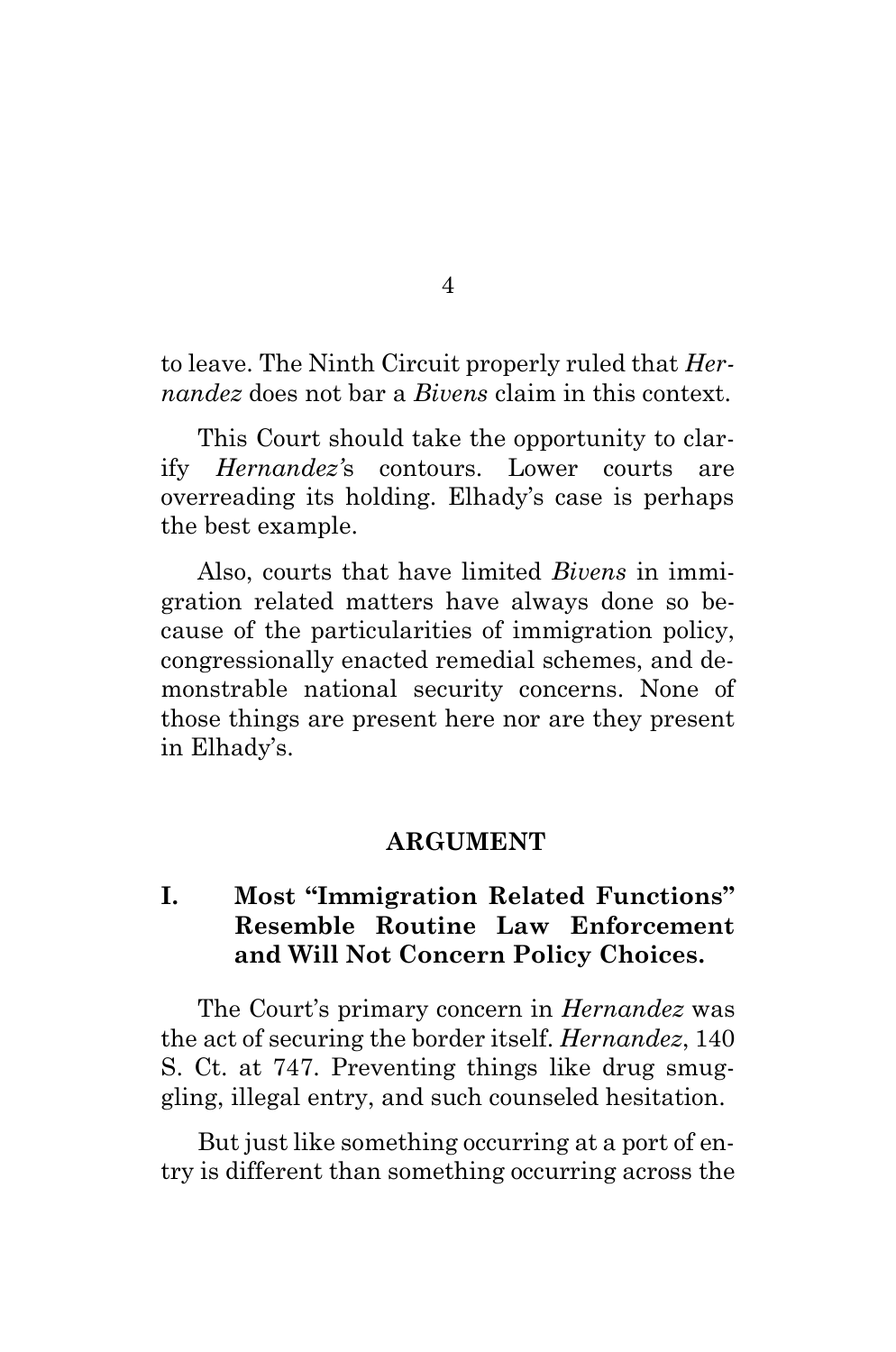border, immigration is different than border security. For starters, it is currently estimated that there are almost 45 million immigrants living in the United States. Abby Budiman, *Key Findings about U.S. Immigrants,* Pew Research (Aug. 20, 2020) [https://www.pewresearch.org/fact](https://www.pewresearch.org/fact-tank/2020/08/20/key-findings-about-u-s-immigrants/)[tank/2020/08/20/key-findings-about-u-s-immi](https://www.pewresearch.org/fact-tank/2020/08/20/key-findings-about-u-s-immigrants/)[grants/.](https://www.pewresearch.org/fact-tank/2020/08/20/key-findings-about-u-s-immigrants/) Most are here legally. The United States boasts the largest immigrant community on the planet, and the largest in recorded human history.

This Court has recognized that those immigrants comprise "the people protected by the Fourth Amendment, and by the First and Second Amendments, and to whom rights and powers are reserved in the Ninth and Tenth Amendments..." *United States v. Verdugo-Urquidez*, 494 U.S. 259, 265 (1990)(rejecting claim that Fourth Amendment applied to search in Mexico).

While protected by the Constitution, those immigrants are also subject to the various federal laws and regulations about immigration. "Federal governance of immigration and alien status is extensive and complex." *Arizona v. United States*, 567 U.S. 387, 395 (2020). That governance runs the gamut from mundane (immigrants must keep proof of status on their person  $8 \text{ U.S.C. } \S 1304(e)$  to extraordinary (asylum available to individuals who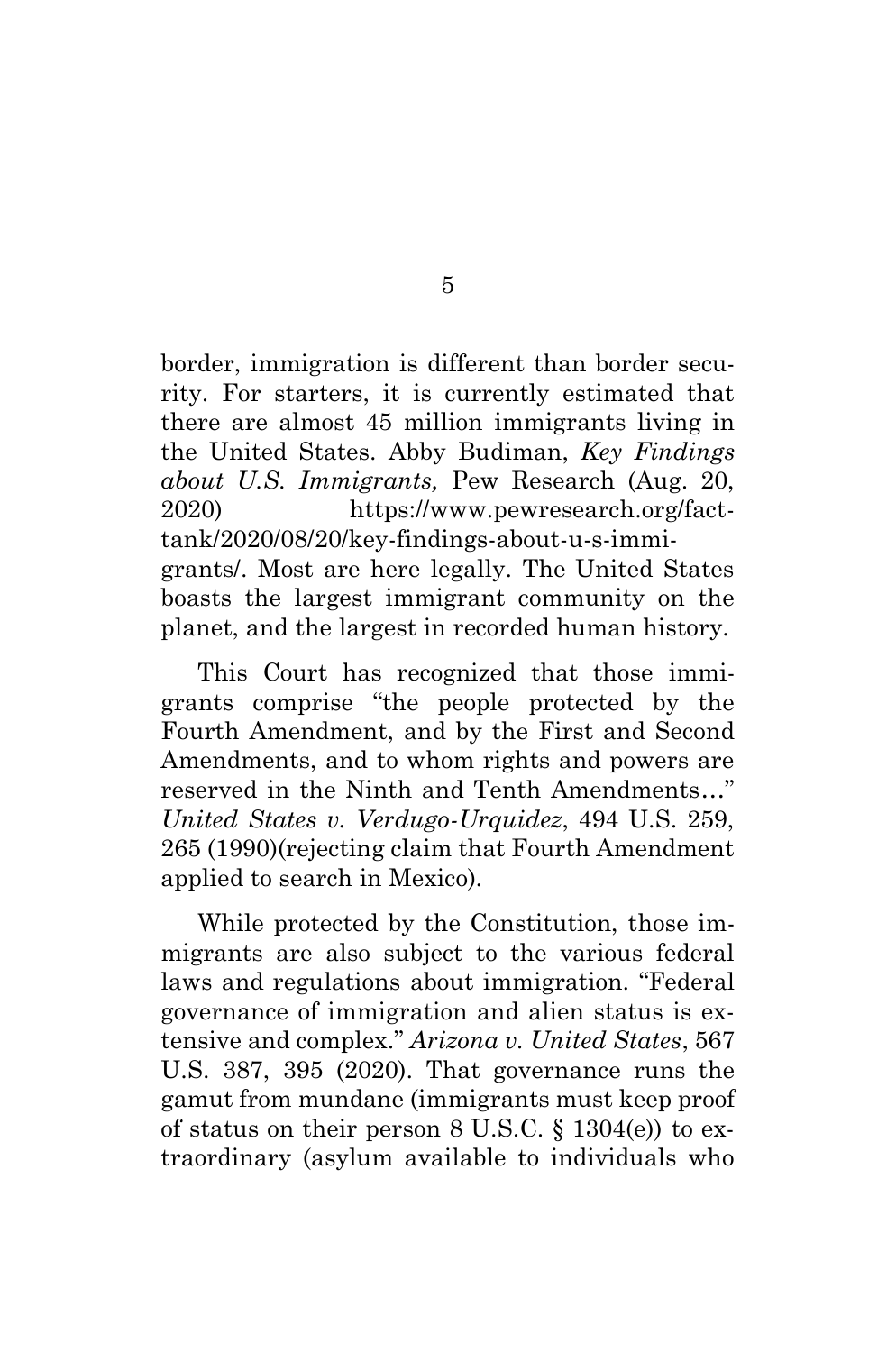are subject to political persecution 8 U.S.C. §  $1158(b)(1)(B)(i)$ .

And multiple agencies engage in "immigration related activities." CBP are responsible "for determining the admissibility of aliens and securing the country's borders." *Arizona*, 567 U.S. at 397. Immigration and Customs Enforcement has broader authority, and conducts investigations within the United States itself.

ICE often partners with other federal agencies – and state agencies – through the Homeland Security Investigations. Immigration and Customs Enforcement, [https://www.ice.gov/features/partner](https://www.ice.gov/features/partnerships-work)[ships-work](https://www.ice.gov/features/partnerships-work) (last visited January 25, 2022). Under 8 U.S.C. § 1357(g), the Attorney General and state or local law enforcement agencies can enter into agreements that allow those state or local agencies to perform immigration related functions. ICE also operates the Law Enforcement Support Center that provides immigration status information to "federal, state, and local officials around the clock." *Arizona,* 567 U.S. at 397.

This means that any number of state and local agencies could do something "immigration related" at any given time thousands of miles from the borders. And it is easy to distinguish the sort of snap decisions that may be made to stop a sudden, illegal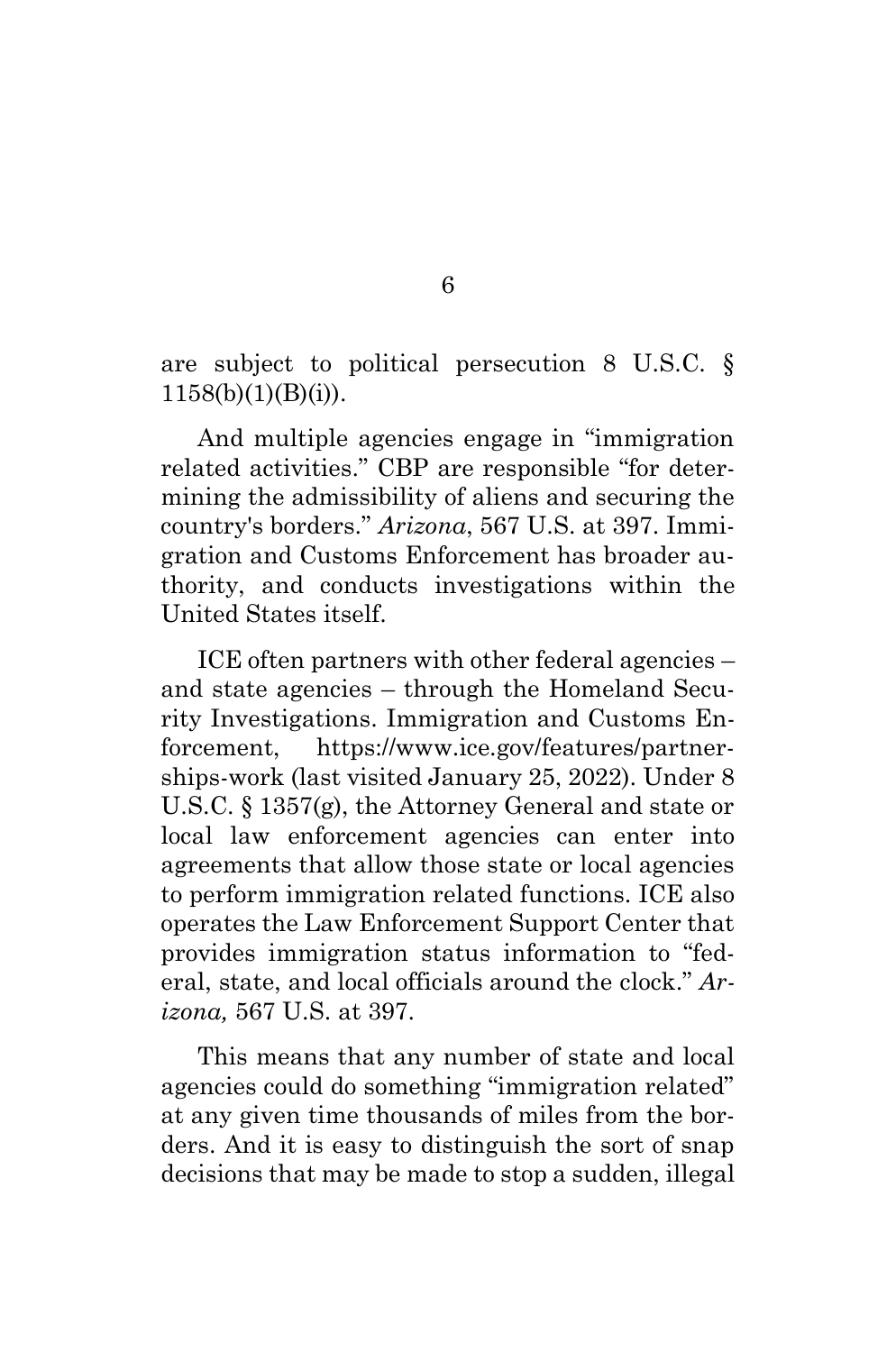border crossing, and the kind of routine, far more common "every day" type functions.

For example, as mentioned above, aliens are required to carry proof of registration. Failure to do so is a misdemeanor subject to a maximum \$100 fine or thirty days in jail.

This is not something that is unique to immigration. Carrying identification is a common requirement in various contexts. A person driving must have a driver's license on them to both prove they are qualified to drive and to give law enforcement the ability to verify their identity if stopped. Law enforcement officers know how to request identification and know what to do if a person either does not have an I.D., or refuses to provide it. An ICE agent requesting that identification is doing something that law enforcement officers across the country do each day. There's nothing about it being immigration related that creates a "new context."

It is important to note that, were this Court to rule for Boule, it will not open a floodgate of *Bivens* claims on immigration-related matters. Most claims will be covered under the remedial scheme in the Immigration and Naturalization Act. Courts have recognized that Bivens should not be extended in the immigration context **to situations when the INA provides a remedy**.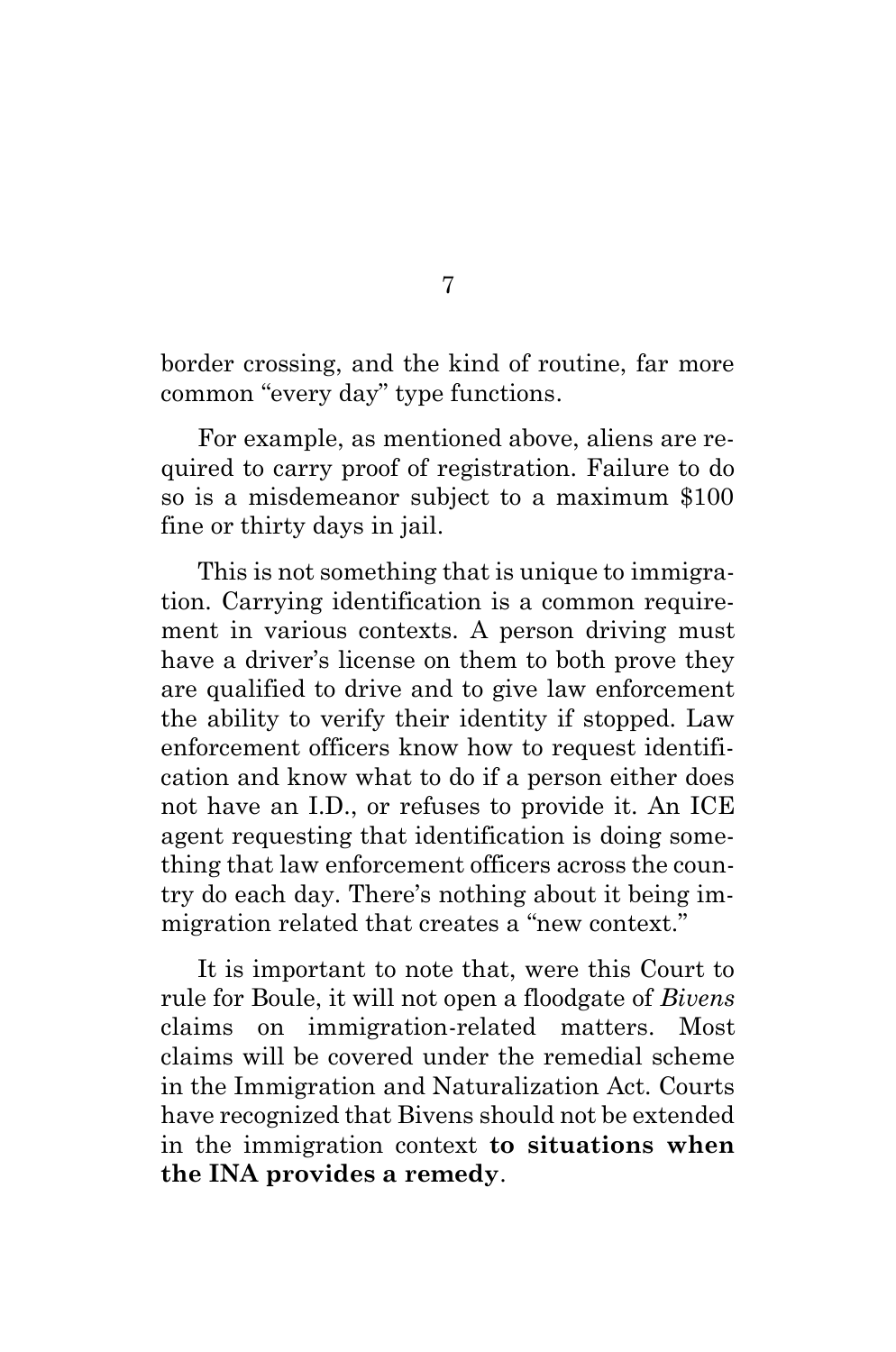For example, in *Maria S. v. Garza*, 912 F.3d 778 (5th Cir. 2019) a Mexican national's estate sought a *Bivens* remedy for procedural due process violations in her removal. *Id.* at 784. The Fifth Circuit declined because the INA provides a mechanism for bringing that claim administratively. "Thus, if individuals' rights are violated, they will generally have recourse under existing law." *Id.* Similarly, the Fourth Circuit held that the INA included "provisions specifically designed to protect the rights of illegal aliens," and that this suggested a *Bivens*  remedy should not be available when INA enforcement is at issue. *Tun-Cos v. Perrotte*, 922 F.3d 514, 526 (4th Cir. 2019)(citations omitted). The INA's "elaborate remedial scheme" counsels against a *Bivens* remedy. An illegal alien who seeks to challenge an immigration action can bring their claims under the INA.

But Boule's claim is not based on anything related to immigration. Boule is a United States citizen who was assaulted on his private property. Because of that he cannot bring any claims under the INA. The same is true of Elhady.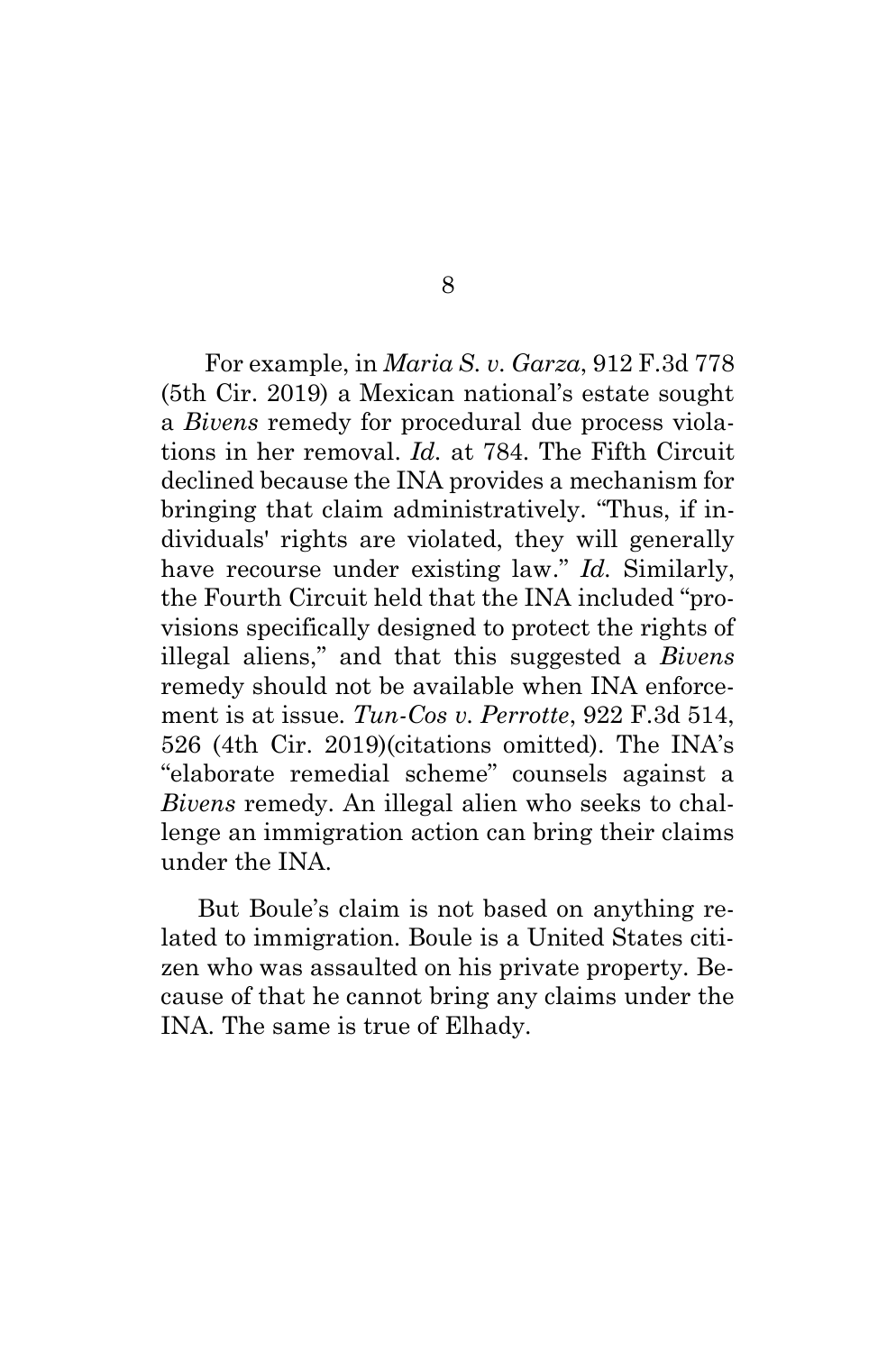### **II. The Special Factors Counseling Hesitation Present in** *Hernandez* **are Not Always Present in Situations at or near the Border**

Congress and the Department of Homeland Security have likewise recognized the difference between the border and immigration. For example, 8 U.S.C. § 1357(a)(3) provides that a warrant is not needed to enter private lands only for "patrolling the border to prevent the illegal entry of aliens into the United States." This warrant exception is limited to places 25 miles from "any such external boundary. . ." But the warrant exception itself is limited to patrolling the border itself. It is not a blanket exception to enter private lands for any purpose.

This statute also provides that a warrant is not needed to search a vehicle "for aliens" a "reasonable distance" from the border. 8 C.F.R. 287.1 defines that distance as 100 miles. But, again, the exception is limited. A warrantless search can be conducted within that 100 miles only for people who may be here illegally. This further shows an appreciation of the difference between securing the border and immigration more generally. No court has ever held, nor has Congress ever suggested, that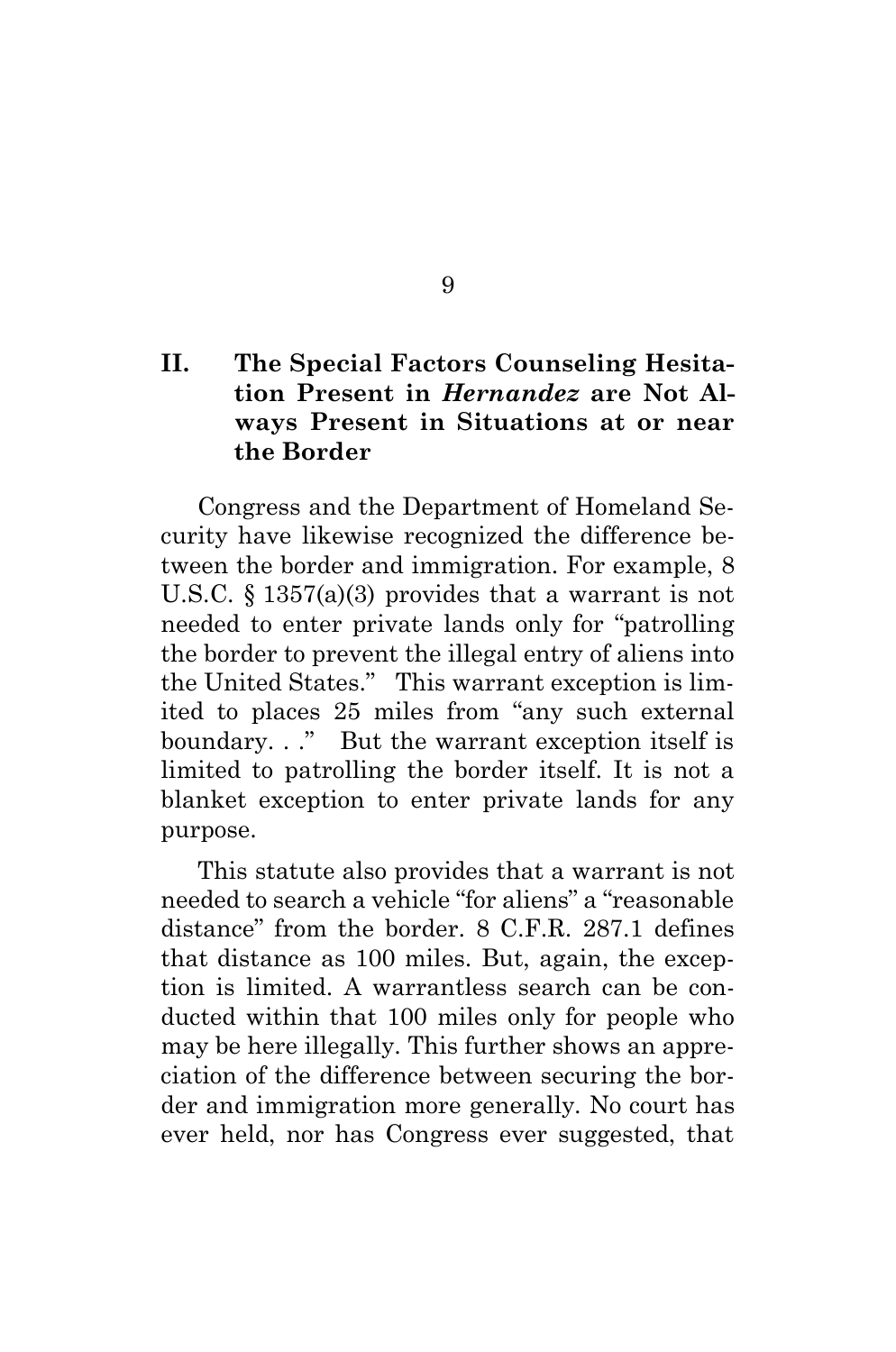immigration generally poses the same concerns as securing the border itself.

On top of that, immigration and the border are different from things that occur cross-border. The primary driver in *Hernandez* was the fact that the cross-border context put two special factors at play: foreign policy and national security.

### **a) Foreign Policy**

A "potential effect on foreign relations" will be implicated by a cross border shooting. *Hernandez*, 140 S. Ct. at 741. "A cross-border shooting is by definition an international incident; it involves an event that occurs simultaneously in two countries and affects both countries' interests." *Id.* And it did lead to vehement disagreement between the United States and Mexico about what to do.

The United States Department of Justice took the position the agent "did not act inconsistently with [CBP] policy or training regarding use of force." *Id.* The Government of Mexico, by contrast, sought extradition for criminal prosecution. This led the two governments to seek a diplomatic solution. In the context of *Hernandez*, the Court felt that providing a *Bivens* remedy could lead to "embarrassment of our government abroad through multifarious pronouncements by various depart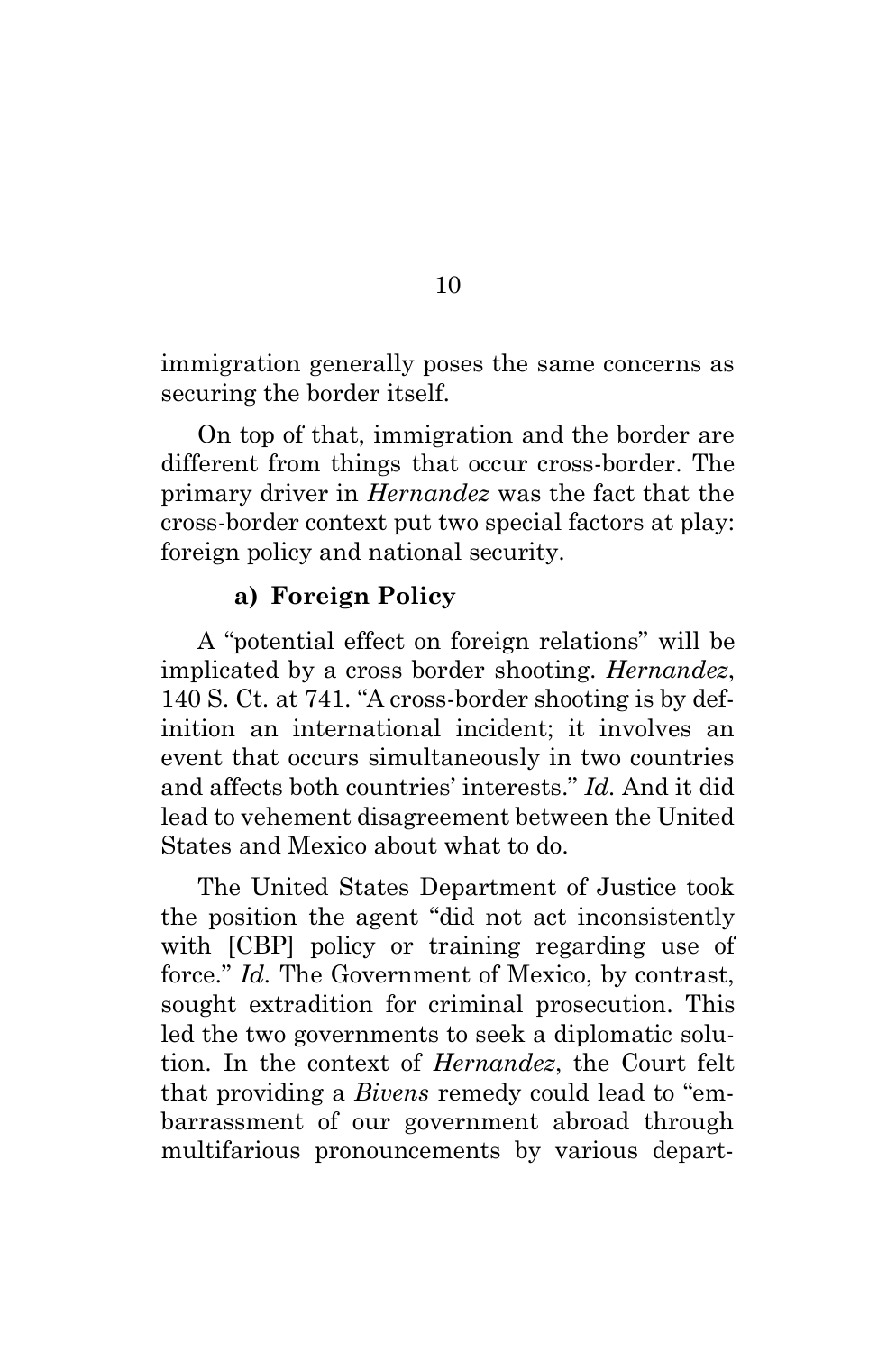ments on one question." *Id* (citing *Sanchez-Espinoza v. Reagan*, 770 F.2d 202, 209, 248 U.S. App. D.C. 146 (D.C. Cir. 1985)(quotations omitted).

This simply will not be the case every time a federal agent does something that touches on immigration or at the border itself. Put another way, a rogue federal agent manhandling a 30-year resident from Belize because he didn't get out his papers quickly enough will not implicate larger foreign policy concerns.

This case shows that. The Turkish and Canadian governments have no interest here on the availability in this case. Same with Elhady's situation. There is no other government to weigh in there, either – he's a citizen, and there are no noncitizens involved.

### **b) National Security**

*Hernandez* also looked to national security. The Court noted one of the CBP's responsibilities is to "detect, respond to, and interdict terrorists, drug smugglers and traffickers, human smugglers and traffickers, and other persons who may undermine the security of the United States." *Id.* at 746 (citation omitted). Some agents, like the agent in *Hernandez,* "are stationed right at the border and have the responsibility of attempting to prevent illegal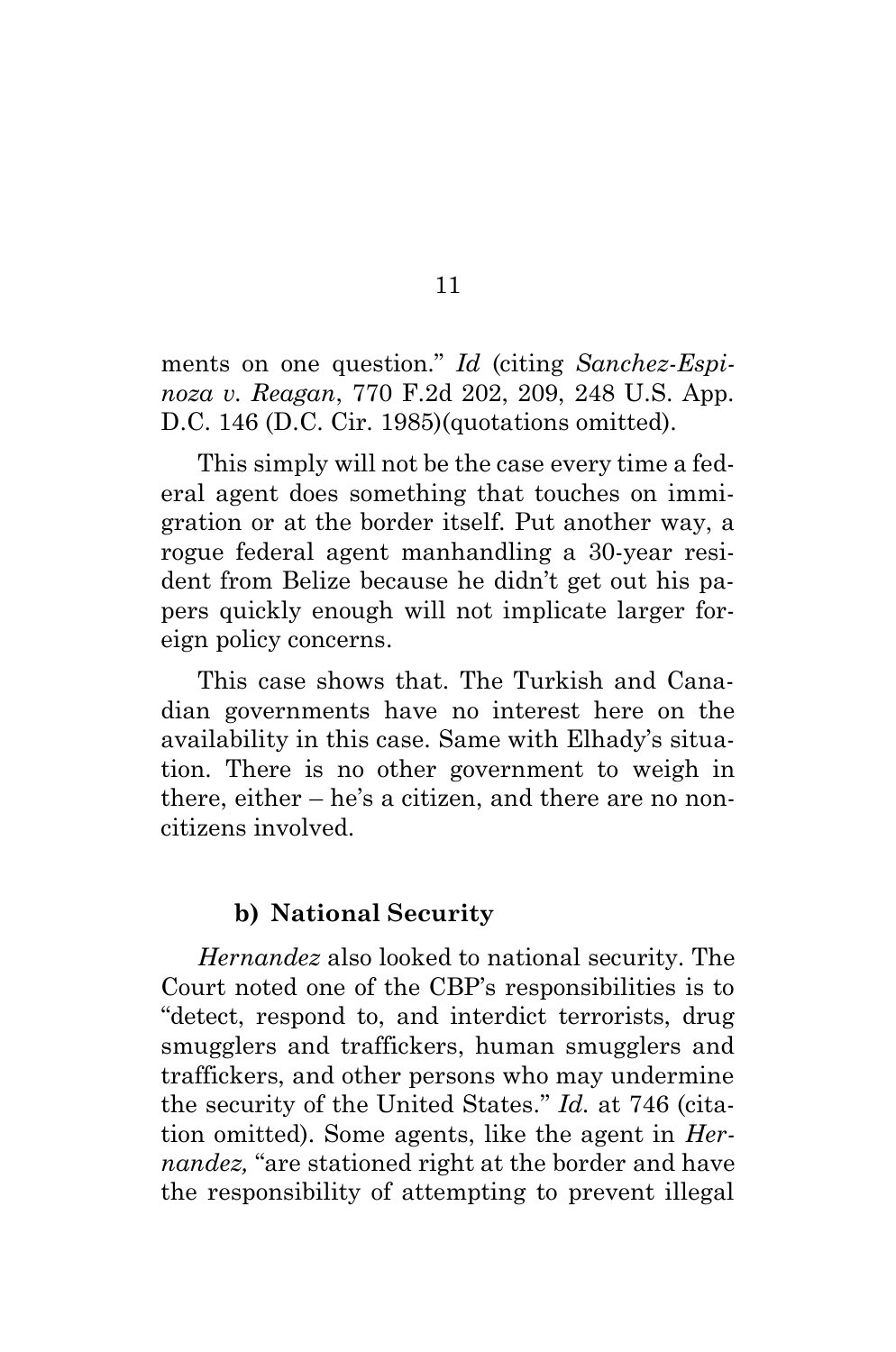entry…" Preventing illegal entry "of dangerous goods and persons" presented a national security concern.

Two primary points need to be made here.

First, Boule's case does not present those concerns and, as will be discussed, neither does Elhady's. The Turkish national had already cleared through borders and customs. Elhady was a United States citizen, with an absolute right to enter the country, not reasonably suspected of any crime or carrying any contraband. And even if the fact of Elhady's detention had some national security implication, but the conditions of his confinement do not.

Second, while certain border situations involve national security interests, the vast majority of border and general immigration work does not. While this Court has not commented on this specifically, there has always been a delineation between dayto-day civilian policing and matters of national security. See e.g., *Jacobs v. Alam*, 915 F.3d 1028, 1038 (6th Cir. 2019)("standard law enforcement operations" do not present national security issues present in *Hernandez* and *Ziglar*).

Admittedly, there is a lot of work at the border and ports of entry. According to the CBP's own numbers, nearly 500,000 people, \$7.6 billion in im-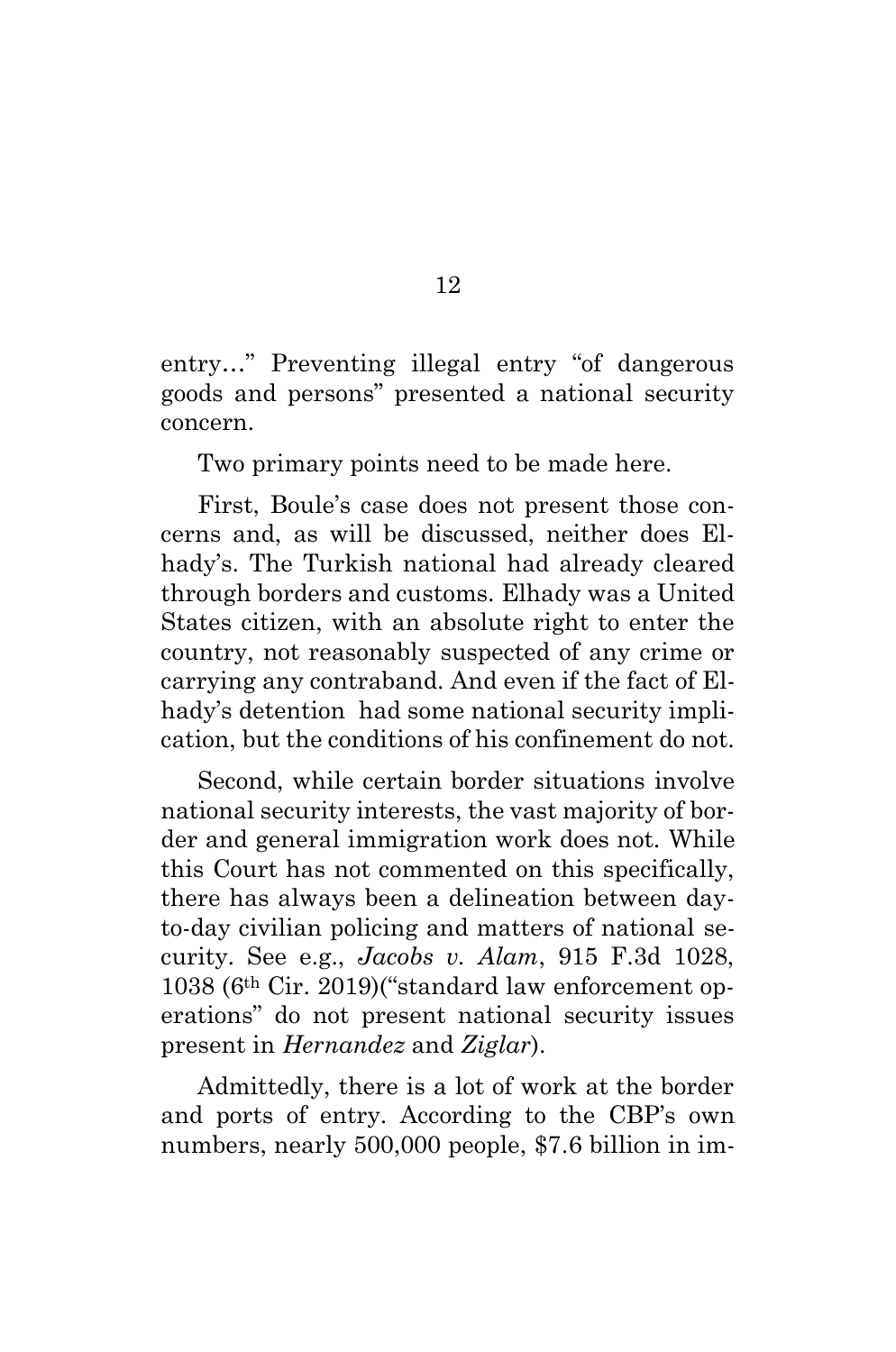ported products, and 101,000 entries of merchandise are processed through the border every *day.* U.S. Customs and Border Protection, *On a Typical Day in Fiscal Year 2021, CBP...,*  [https://www.cbp.gov/newsroom/stats/typical-day](https://www.cbp.gov/newsroom/stats/typical-day-fy2021)[fy2021](https://www.cbp.gov/newsroom/stats/typical-day-fy2021) (last accessed January 25, 2022. But compare this to 25 arrests of wanted criminals and around \$342,000 of allegedly illicit currency. endeavor. The work overwhelmingly involves law abiding civilians, perhaps more than any other law enforcement agency in the United States. After all, the police don't normally interact with civilians unless there has been some kind of alleged infraction. CBP engages with hundreds of thousands of civilians – many of them United States citizens - every day. And while there may be dramatic situations that sometimes present themselves (someone making a run for the border, for example), the vast majority of CBP work is mundane, and no different in either form or effect from any number of federal agents already subject to Bivens claims. And as this Court correctly noted, many CBP agents work "miles from the border," and will never be forced to make a snap decision that concerns national security or foreign policy.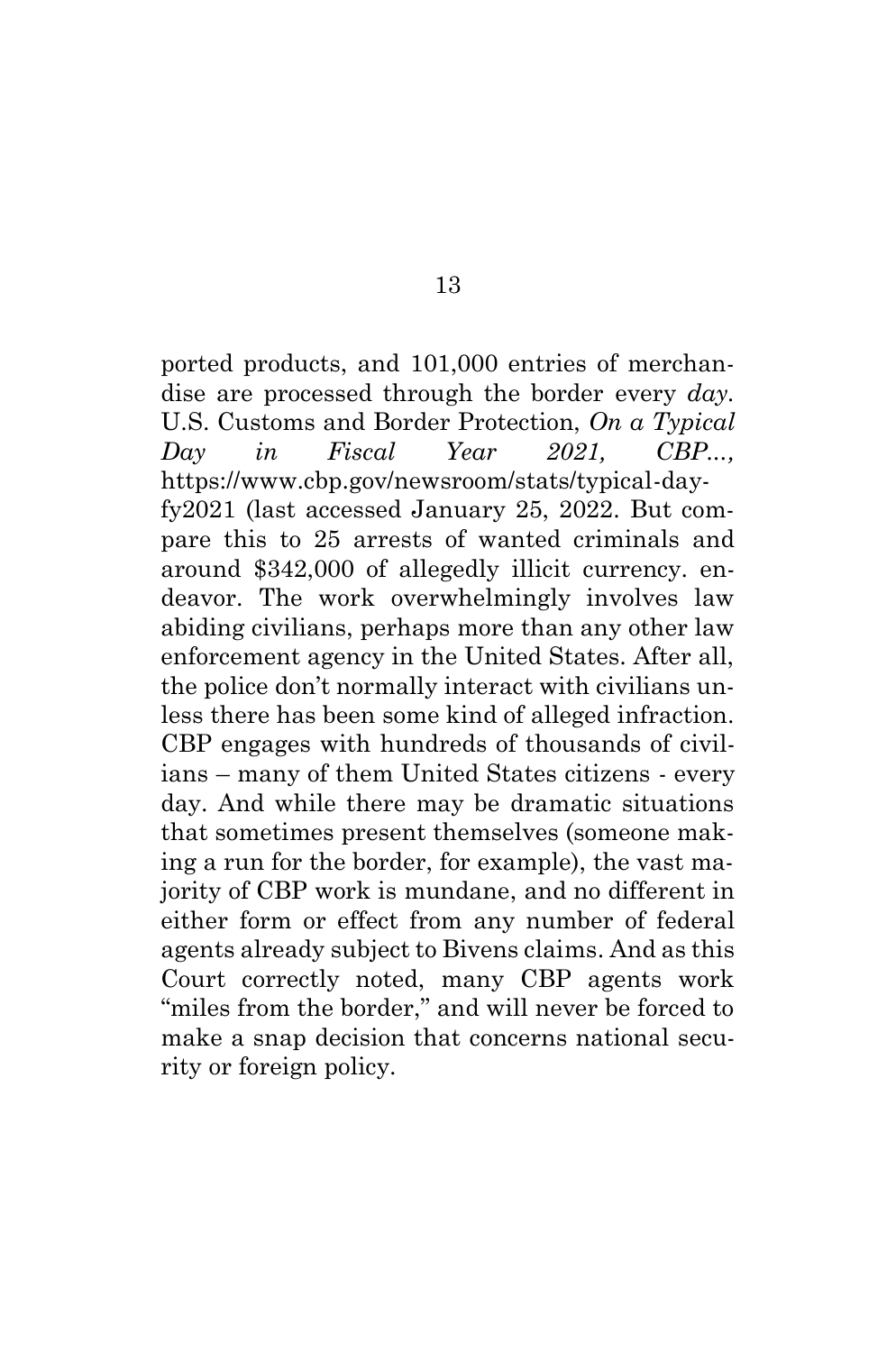### **III. Courts are Misconstruing** *Hernandez*

Although this Court did not state – or even imply – that *Hernandez* would extend to purely domestic matters, that is what some courts are doing. The Sixth Circuit recently held that *Hernandez*  meant that a United States citizen who was held for hours in freezing temperatures had no Bivens remedy.

Elhady, a United States citizen originally from Yemen, was detained at the Ambassador Bridge checkpoint between the United States and Canada. *Elhady v. Bradley*, 438 F. Supp. 3d 797, 801 (E.D. Mich. 2020).

Although Elhady was a United States citizen with an absolute right of entry into the country, the *Bivens* claim in Elhady did not involve the decision to detain him. Instead, it solely involved the conditions of his confinement while detained.

The CBP took his shoes and jacket away and placed him into a freezing cell. *Id.* at 803. For four hours. CBP refused to provide him with a blanket, despite being both aware of the conditions in the cell and his requests. Elhady eventually passed out and was later hospitalized. *Id.* at 806.

The district court found that Elhady had a Bivens claim, and then, after discover, found that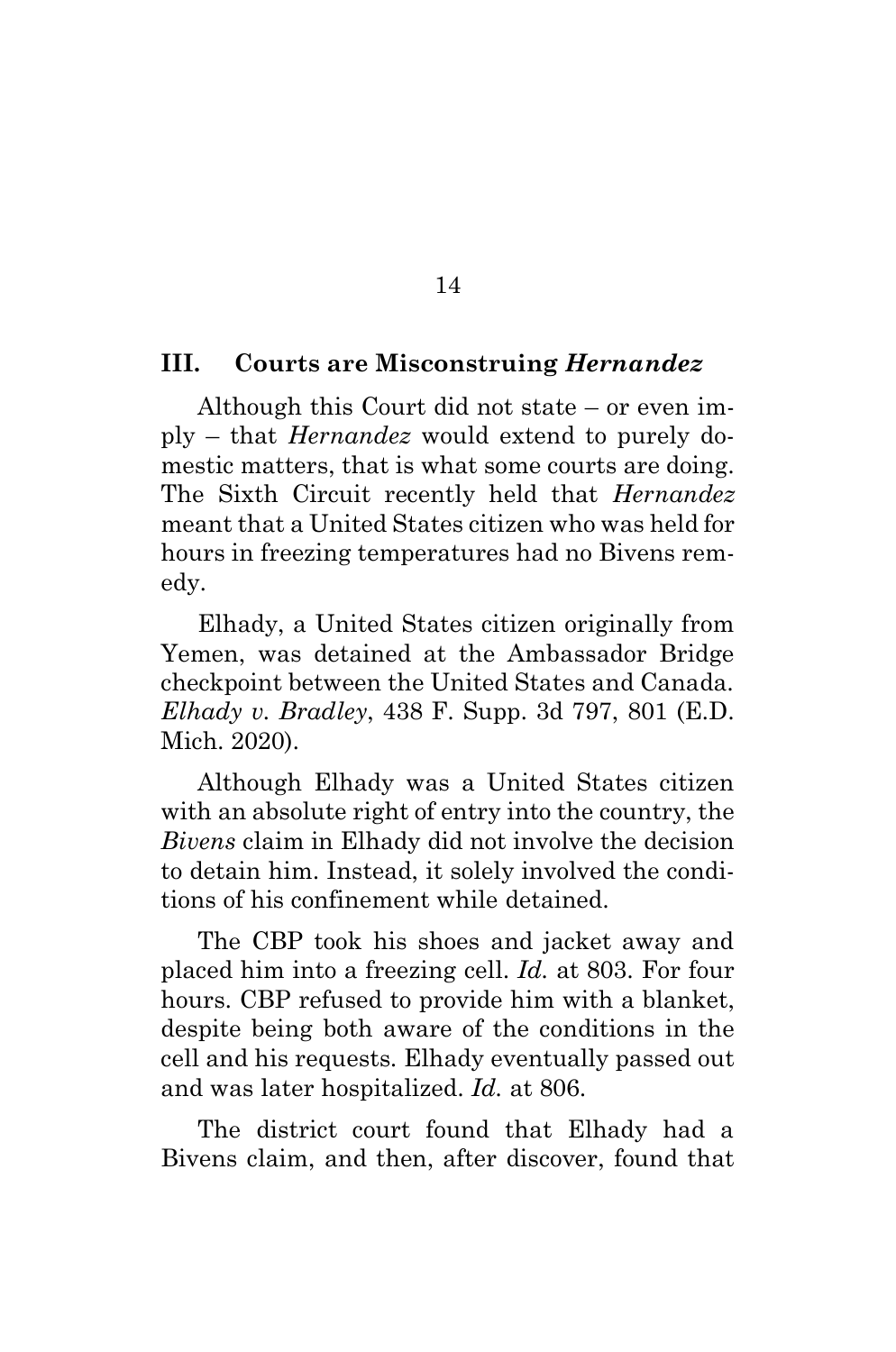the officer who supervised his detention was not entitled to qualified immunity at the summary judgment stage. *Id.* at 816. The defendant appealed the qualified immunity determination. But the court, sua sponte, raised and decided the *Bivens* issue, ruling that *Hernandez* barred Elhady's claim.

The Sixth Circuit felt that the simple fact that the claim was against "agents at the border" meant that it "unquestionably [had] national security implications." *Elhady v. Unidentified CBP Agents,*  2021 U.S. App. LEXIS 34407, \*12 (6th Cir. 2021)(*reh'g en banc pending).* It was also of no moment that Elhady himself is a United States citizen. Id. It did not matter that Hernandez "involved a cross-border shooting whereas this case concerns conditions of confinement in a stateside facility…" All that mattered to the court was "that [*Hernandez*  and *Elhady*] involve claims against border-patrol officers serving in their capacity as agents protecting the border. In this context, the Supreme Court has spoken: Bivens is unavailable." *Id.*

In response to the district court's point that the defendants "offered no plausible explanation why intentionally placing a detainee in a freezing-cold holding cell protects national security," the court again cited *Hernandez.* The question, according to the court, "is not whether national security requires such conduct—of course, it does not—but whether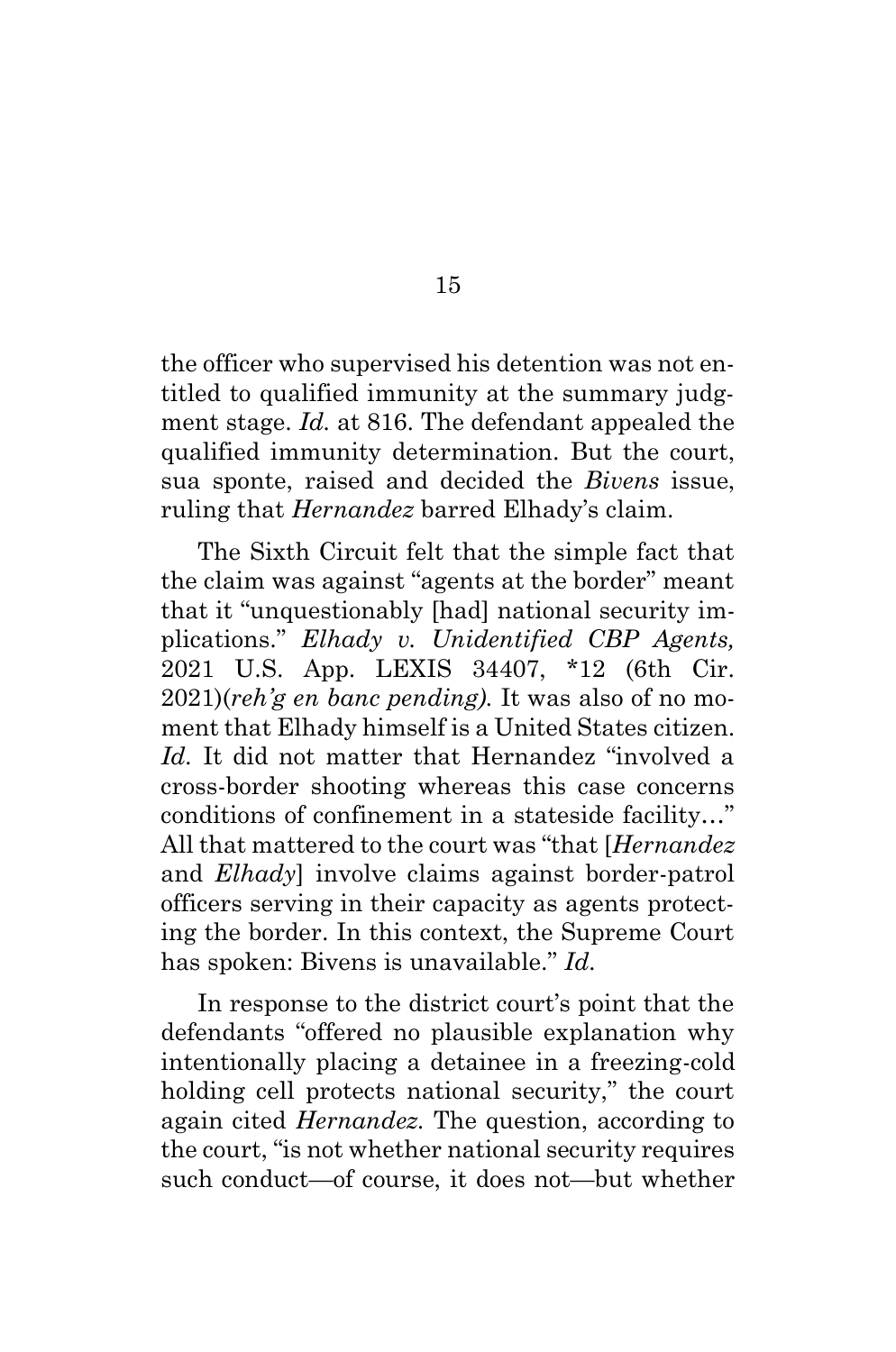the Judiciary should alter the framework established by the political branches for addressing cases . . . at the border." *Id.* (citations omitted).

The Sixth Circuit overreached. First, the court is omitting a crucial part of that quote. The entire quote asks whether the judiciary should "alter the framework established by the political branches for addressing cases **in which it is alleged that lethal force was unlawfully employed by an agent** at the border." *Hernandez*, 140 S.Ct. at 746 (emphasis added). This Court did not create a blanket rule for the border. In fact, that statement is informed by the subsequent discussion about Congress' long history of providing statutory remedies for acts on foreign soil. *Id.* at 747-749.

Second, that quote arose from an argument raised by the *Hernandez* petitioner. The petitioner argued that "'shooting people who are just walking down a street in Mexico' does not involve national security..." *Id.* at 747. This is, again, where context becomes crucial. Agent Mesa alleged that he had been attacked by the victim during a attempt to illegally cross the border, and that he defended himself. *Id.* at 740. The decision to employ force, in that setting, is what was at issue. While the decision could have been incorrect, or even malicious, the fact is that the agent alleged he was in the act of defending the border when he pulled the trigger.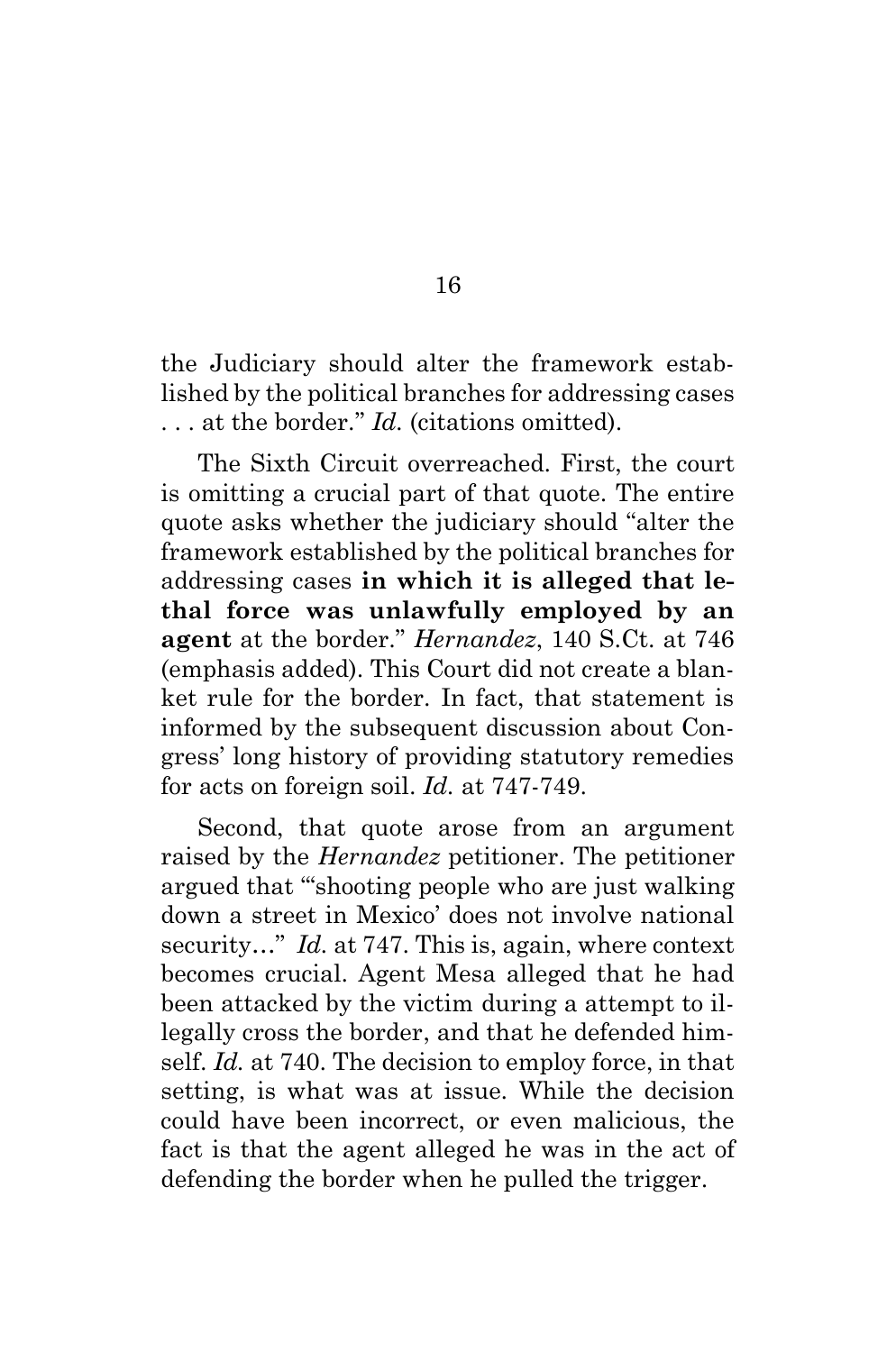By contrast, Elhady was detained within the United States. The border was secure. He never sought to flee or resist. That was why the district court ruled that national security was not at issue. In fact, the dissent noted that the government itself did not argue "any national security or foreign relations circumstances impacted this case in particular. The facts indicate that Elhady was an American college student who was detained within the United States without any explanation or apparent justification." *Elhady,* 2021 U.S. App. LEXIS at 18 (J. Rogers, dissenting).

Perhaps recognizing that *Hernandez* was not quite on point, the court then cited both *Tun-Cos*  and *Maria S*, stating that those cases put the court in "good company" by refusing to extend *Bivens*  remedies to the "immigration context." *Id.*

But both *Tun-Cos* and *Maria S* involved cases in which illegal aliens had remedies they could pursue under the INA. Elhady does not. He is a United States citizen. He has an unquestioned right to enter and live in the United States. And because of that he cannot use "the comprehensive administrative and remedial procedures of the" INA. *Maria S.,*  912 F.3d at 784. It would be extraordinarily ironic if Elhady could not have any remedy because he is a citizen. Congress did not intend to provide more protection to non-citizens than citizens.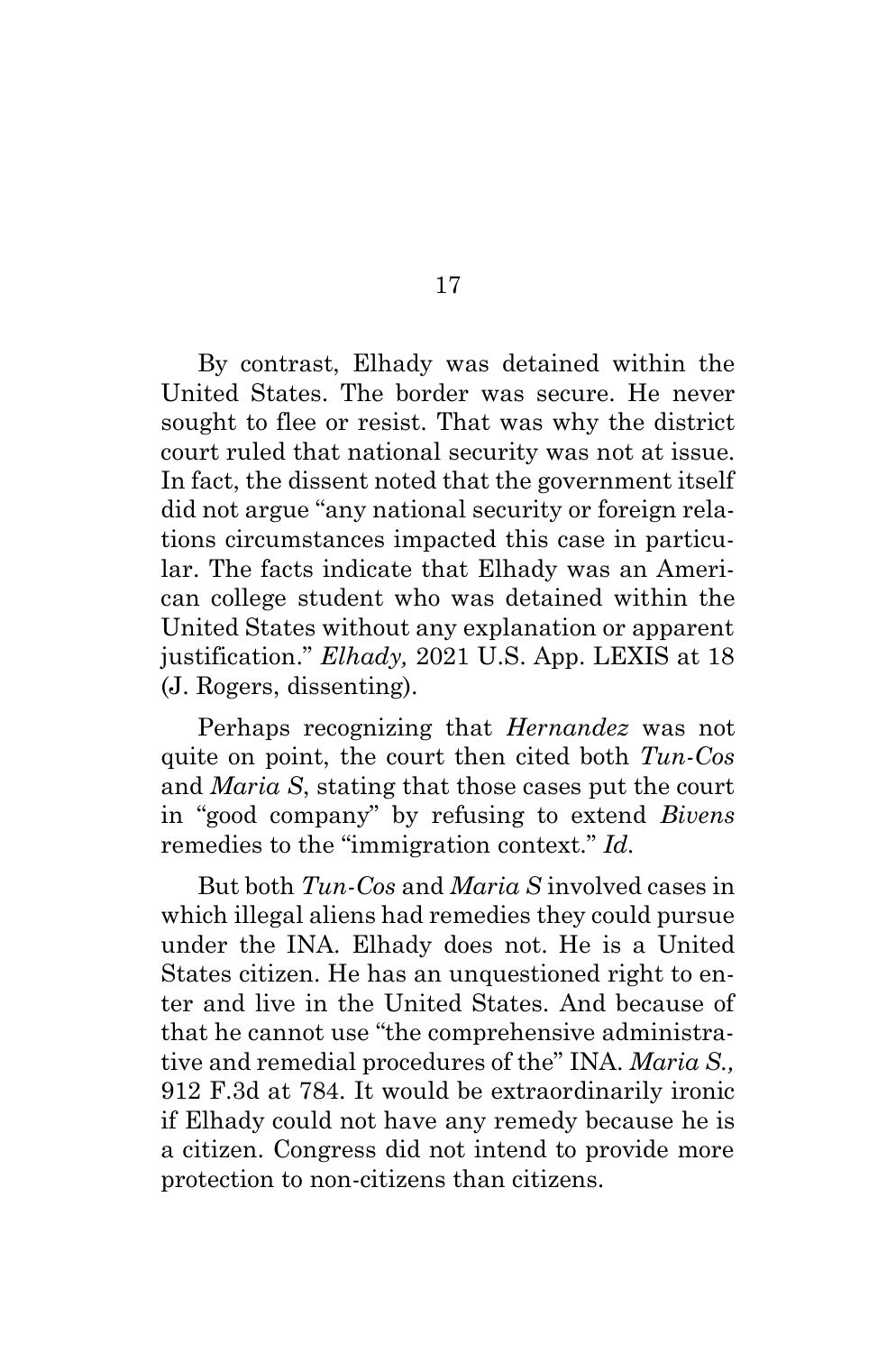In any event, the panel did not cite a single case that stood for the notion that *Bivens* claims are never available when CBP agents are involved. To the undersigned's knowledge, none exist. And while this Court has "recently limited the reach of Bivens" *Hernandez* does not hold that "U.S. citizens have no remedy if they are abused within the United States by their own border patrol officials." *Elhady*, 2021 U.S. App. LEXIS at 18 (J. Rogers, dissenting).

The mistake the Sixth Circuit made in *Elhady*  is the same mistake Egbert asks this Court to make here. Just like *Elhady* took the Supreme Court's ruling in *Hernandez* and assumed it would apply to any case involving the border, Egbert asks this Court to apply *Hernandez* reflexively to any case that involves immigration, even tangentially. But the *Hernandez* Court specifically contrasted the actions border patrol agents took in securing the border from illegal entry from other routine conduct the agents take performing their mission. *Hernandez,* 140 S. Ct. at 746. ("While Border Patrol agents often work miles from the border, some, like Agent Mesa, are stationed right at the border and have the responsibility of attempting to prevent illegal entry."). The Court should not incautiously dispense with the limitations to the *Hernandez* holding the Court so carefully crafted.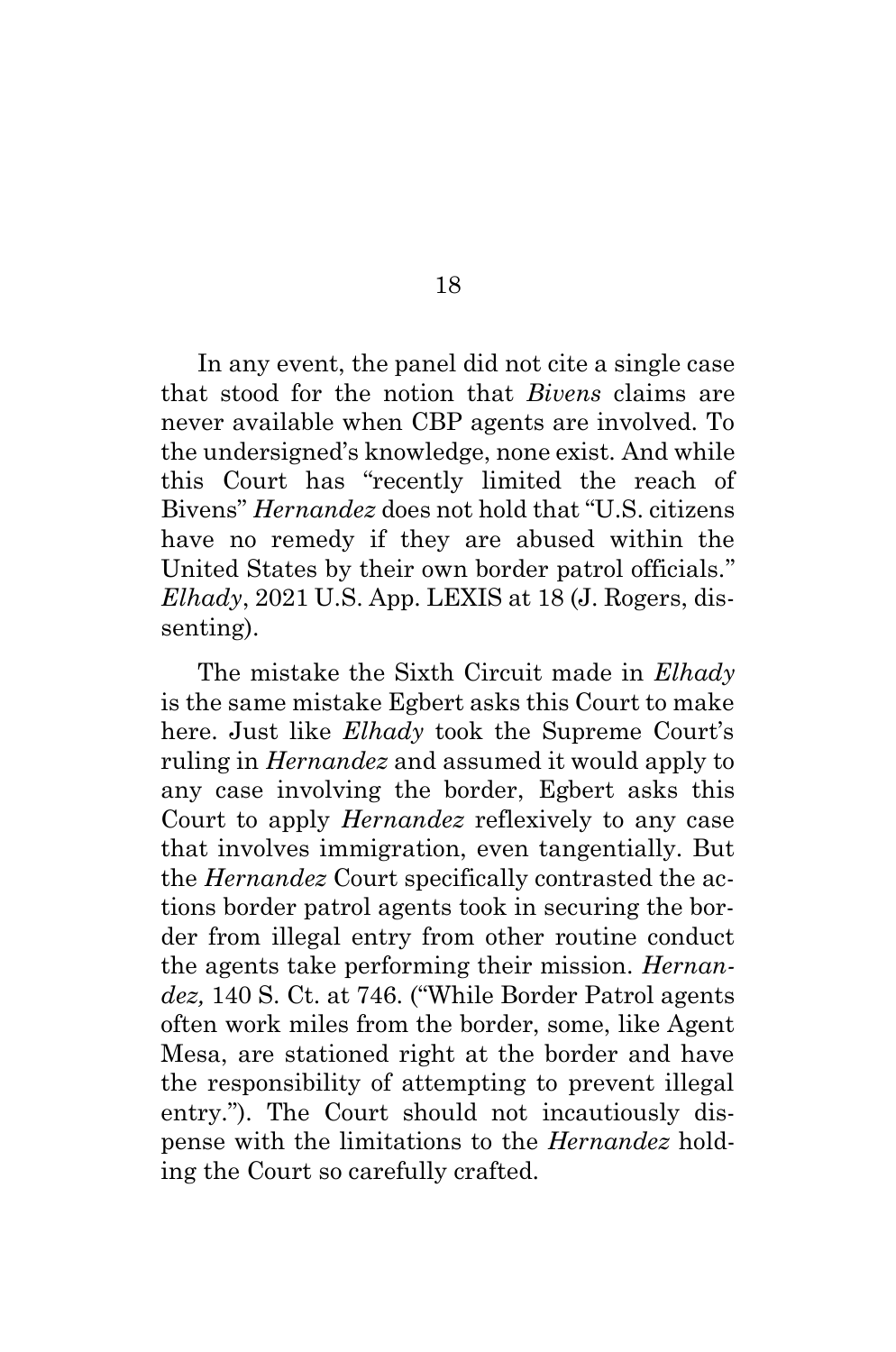#### **CONCLUSION**

<span id="page-22-0"></span>If Egbert had shot and killed Boule, what result? Would he have a remedy? If *Hernandez* extends to this context, purely because Egbert was doing something "immigration related," then the answer has to be no. This cannot be the case. The Constitution does not allow for government agents to kill United States citizens on their private property for having the temerity to ask them to leave. That is just as true for a physical assault. We do not have to wait for Congress to make such a pronouncement to say that is the law. That kind of thinking renders the Bill of Rights a Bill of General Guidelines and Helpful Suggestions. And if there is no remedy then there is no right.

This is not just an argument that comes from pie in the sky judicial policy making. John Marshall *himself* said that the federal courts, in implementing the new constitution, would *never* allow a federal agent to do this. In response to George Mason's fear that federal laws would enable federal agents to commit such acts, Marshall essentially mocked the idea:

> To what quarter will you look for protection from an infringement on the Constitution, if you will not give the power to the Judiciary? There is no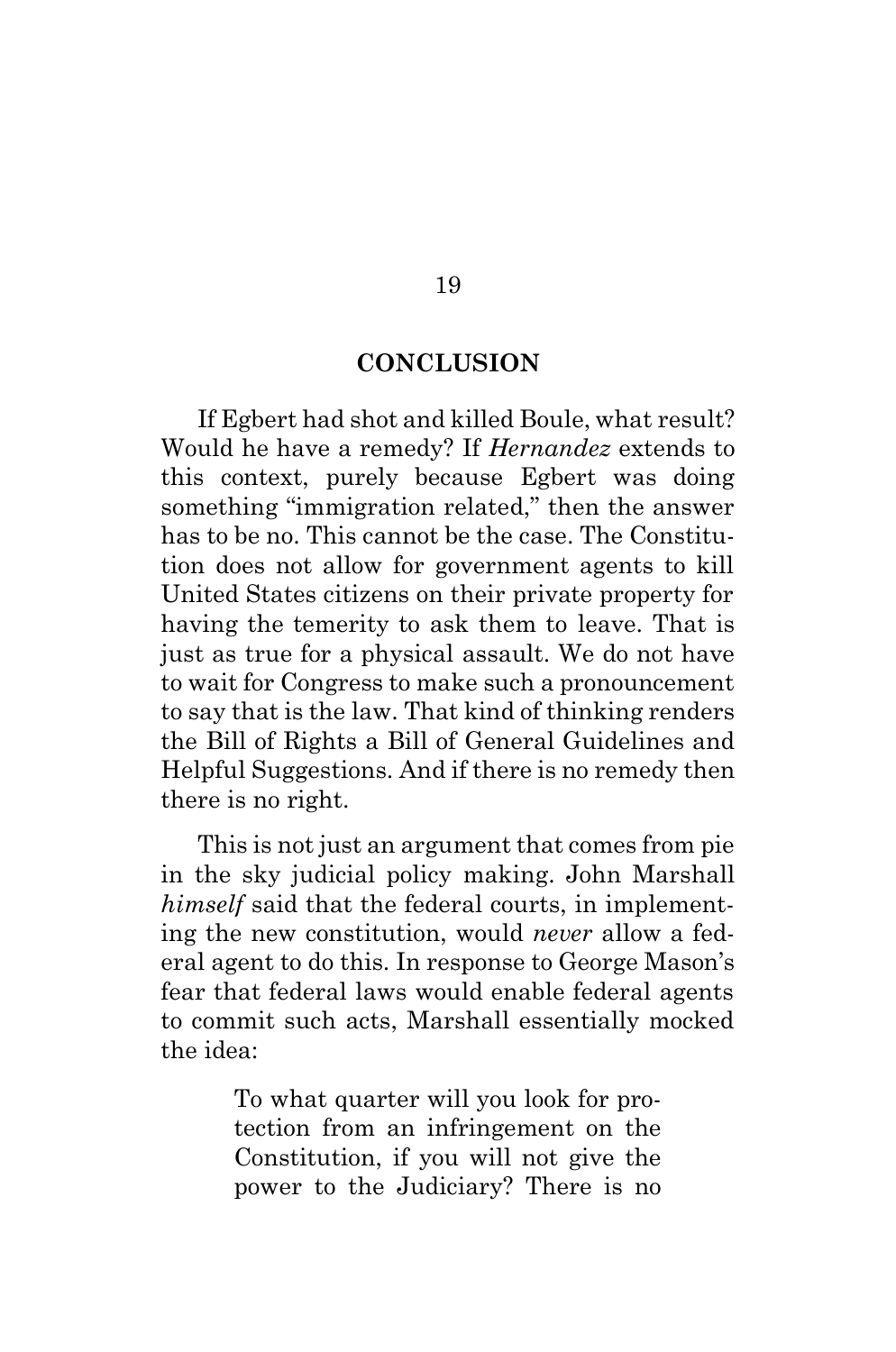other body that can afford such a protection. But the Honorable Member objects to it, because, he says, that the officers of the Government will be screened from merited punishment by the Federal Judiciary. The Federal Sheriff, says he, will go into a poor man's house, and beat him, or abuse his family, and the Federal Court will protect him. Does any Gentleman believe this? Is it necessary that the officers will commit a trespass on the property or persons of those with whom they are to transact business? Will such great insults on the people of this country be allowable? Document 26 John Marshall, Virginia Ratifying Convention 20 June 1788 Papers 1:275--85

Yet this is precisely what is occurring here. Egbert trespassed on a United States citizen's land and assaulted him. Even worse, he then sent state and federal government agencies after him. The notion that Egbert could do that, and that a federal court would provide no remedy, is more extreme than something John Marshall said a federal court *would never allow.*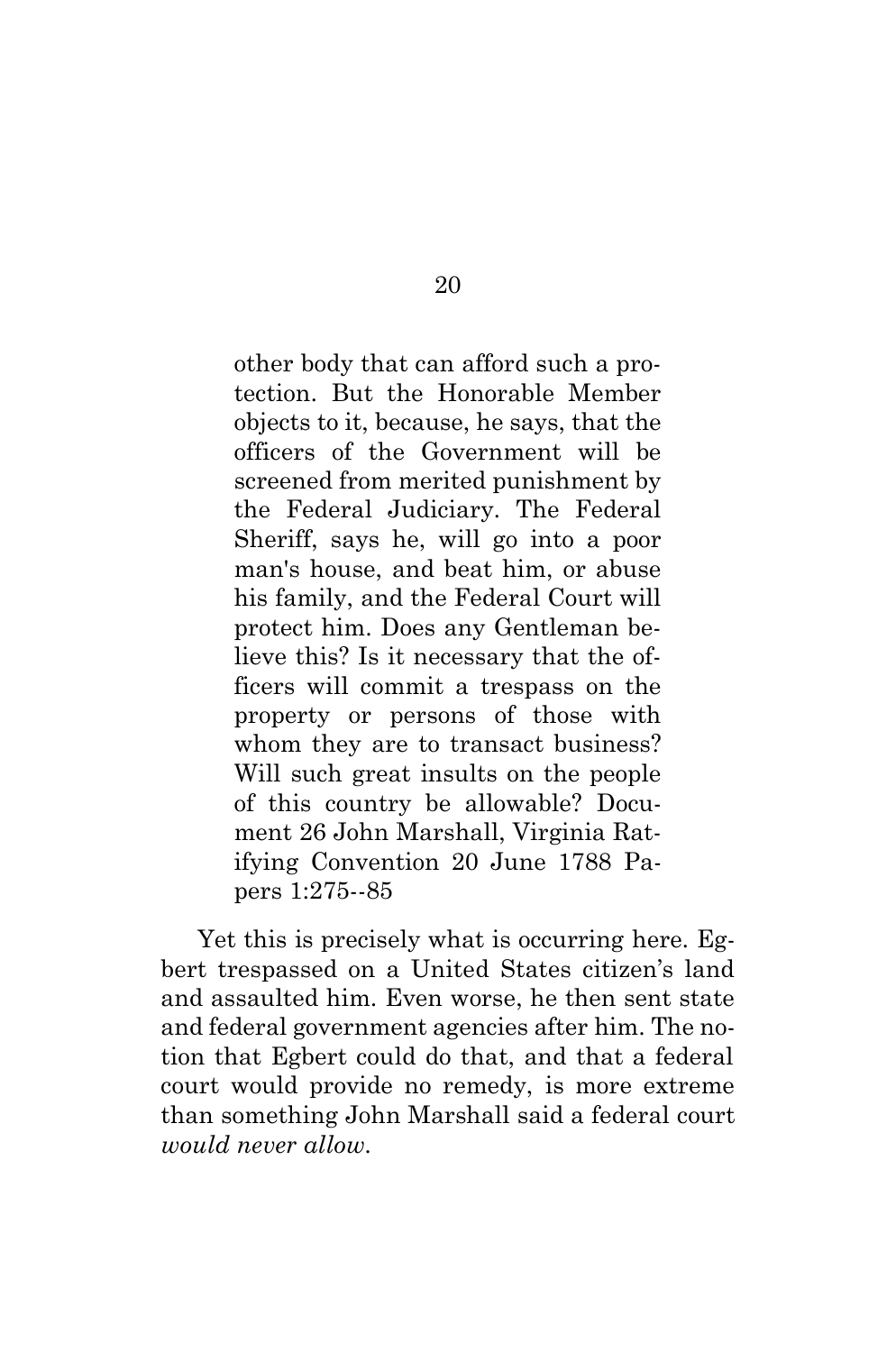In *Hernandez*, this Court properly rejected the argument that Mesa's status as a border patrol agent should per se bar a Bivens claim. Rather, the Court held that "the conduct of agents positioned at the border has a clear and strong connection to national security," and that this "counseled hesitation" in the context of a cross border shooting. *Hernandez*, at 746-747. But the Court did not bar all potential Bivens claims against CBP. The Court should decline the invitation to make an even more sweeping ruling than was invited before.

The Court should uphold the Ninth Circuit's ruling.